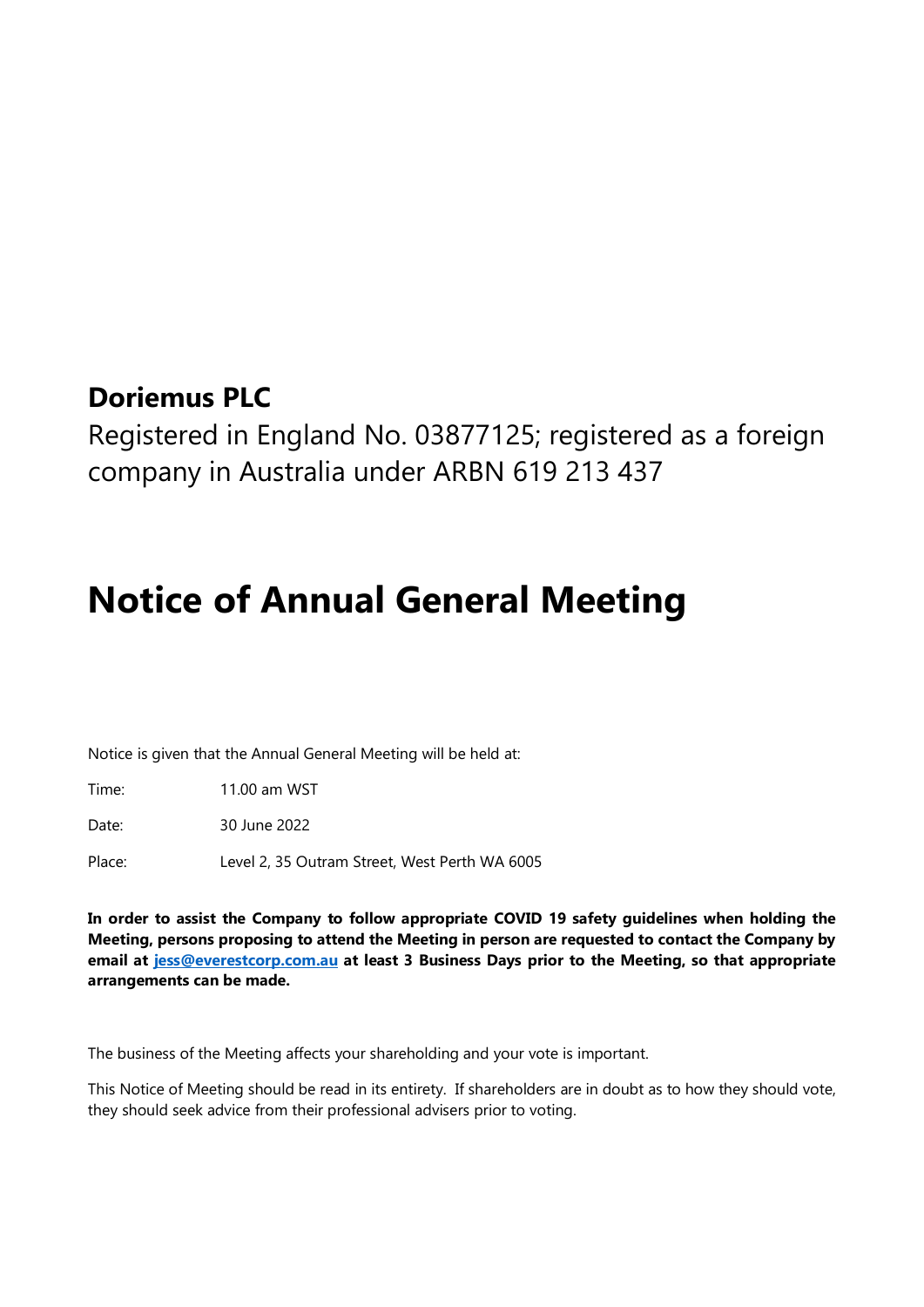### **Business of the Meeting**

### **Agenda**

### **1. Resolution 1 - Financial Statements and Reports**

To receive and consider the report of the directors and the financial statements for the period ended 31 December 2021 and the report of the auditors thereon.

### **2. Resolution 2 – Adoption of New Articles of Association**

To consider and, if thought fit, to pass the following resolution as a **special resolution**:

"That approval is given for the Company to adopt the New Articles produced to the Meeting in the form as signed by the Chairman of the Meeting for identification purposes, in lieu of the existing Articles of the Company, with effect from the conclusion of the Meeting."

### **3. Resolution 3 – Re-election of Director – Donald Strang**

To consider and, if thought fit, to pass, with or without amendment, the following resolution as an **ordinary resolution**:

"That, for the purposes of Article 88 of the Company's Articles of Association, and for all other purposes, Donald Strang, a Director who retires by rotation in accordance with the Company's Articles of Association, and being eligible, is re-elected as a Director."

### **4. Resolution 4 – Election of Director – Mark Freeman**

To consider and, if thought fit, to pass, with or without amendment, the following resolution as an **ordinary resolution**:

"That, for the purposes of Listing Rule 14.4, Article 88 of the Company's Articles of Association, and for all other purposes, Mark Freeman, a Director who retires, and being eligible, is reelected as a Director."

### **5. Resolution 5 – Re-appointment of auditor**

To consider and, if thought fit, to pass the following resolution as a **special resolution**:

"To re-appoint Elderton Audit UK as auditors of the Company and to authorise the Directors to determine their remuneration."

### **6. Resolution 6 - Directors' general authority to allot Equity Securities**

To consider and, if thought fit, to pass, with or without amendment, the following resolution as an **ordinary resolution**:

"That, pursuant to section 551 of the Companies Act 2006 (the "Companies Act") the Directors be and are hereby generally and unconditionally authorised to exercise all powers of the Company to allot equity securities (as defined by section 560 of the Companies Act) up to the maximum aggregate nominal amount of £500,000 PROVIDED that the authority granted under this resolution shall lapse at the end of the next annual general meeting of the Company to be held after the date of the passing of this resolution save that the Company shall be entitled to make offers or agreements before the expiry of this authority which would or might require shares to be allotted or equity securities to be granted after such expiry and the Directors shall be entitled to allot shares and grant equity securities pursuant to such offers or agreements as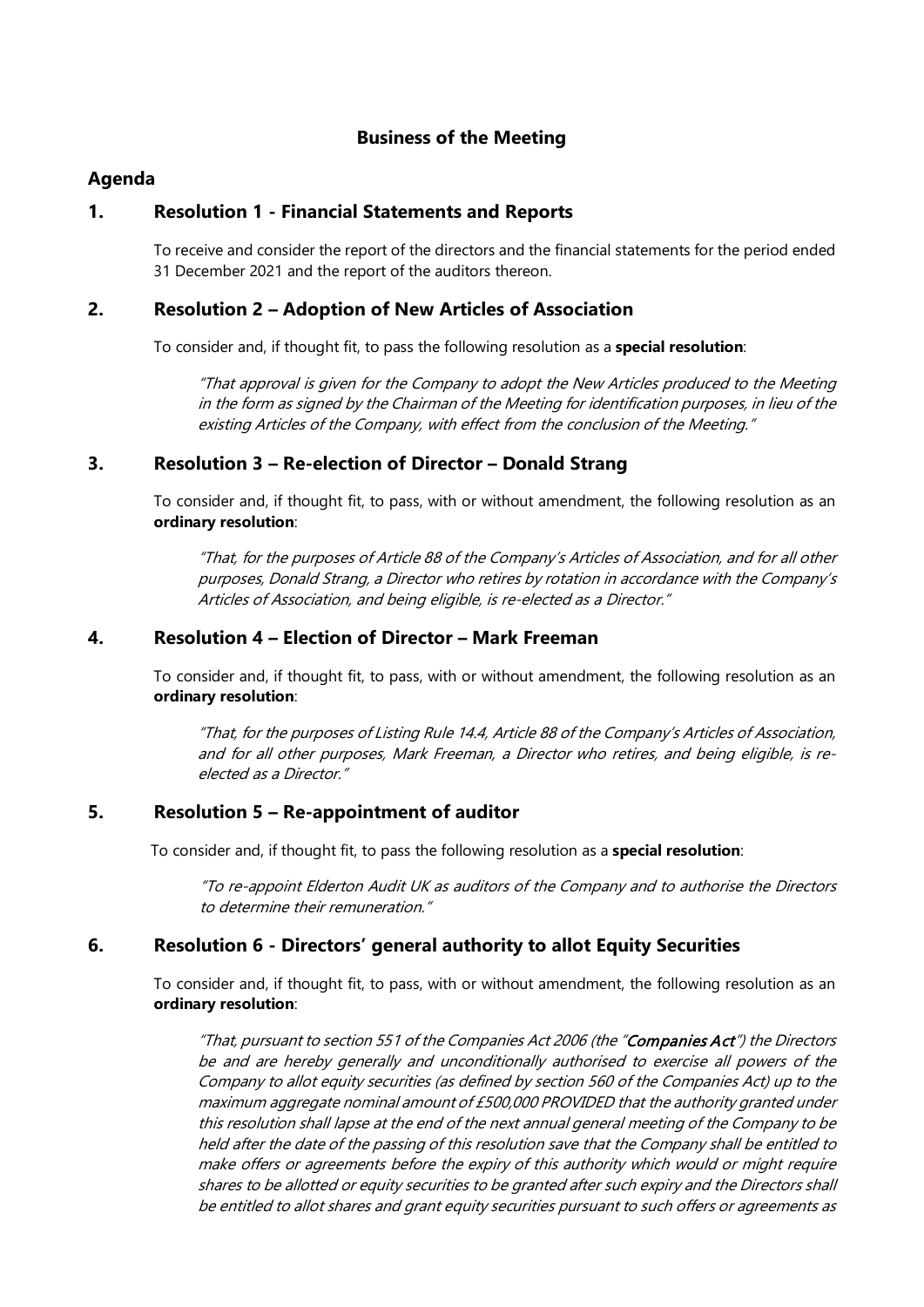if this authority had not expired; and all unexercised authorities previously granted to the Directors to allot shares and grant equity securities be and are hereby revoked, on the terms and conditions set out in the accompanying explanatory notes."

### **7. Resolution 7 - Disapplication of Pre-emption Rights**

To consider and, if thought fit, to pass the following resolution as a **special resolution**:

"That, subject to the passing of Resolution 6 above, and in accordance with section 570 of the Companies Act, the Directors be generally empowered to allot equity securities (as defined in section 560 of the Companies Act) for cash pursuant to the authority conferred by Resolution 6 or by way of a sale of treasury shares, as if section 561(1) of the Companies Act did not apply to any such allotment, provided that this power shall be limited to the allotment of equity securities and the sale of treasury shares:

- (a) in connection with an offer of equity securities to the holders of Shares in proportion (as nearly as may be practicable) to their respective holdings; and to holders of other equity securities as required by the rights of those securities or as the Directors otherwise consider necessary, but subject to such exclusions or arrangements as the Directors may deem necessary or expedient in relation to the treasury shares, fractional entitlements, record dates, arising out of any legal or practical problems under the laws of any overseas territory or the requirements of any regulatory body or stock exchange; and
- (b) (otherwise than pursuant to sub paragraph (a) above) up to an aggregate nominal amount of £500,000.

and provided that this power shall expire on the conclusion of the next annual general meeting of the Company (unless renewed, varied or revoked by the Company prior to or on that date) save that the Company may, before such expiry, make offer(s) or agreement(s) which would or might require equity securities to be allotted after such expiry and the Directors may allot equity securities in pursuance of any such offers or agreements notwithstanding that the power conferred by this resolution has expired."

### **8. Resolution 8 – Approval of 10% Additional Issuance Capacity**

To consider and, if thought fit, to pass the following resolution as a **special resolution**:

"That, for the purposes of Listing Rule 7.1A and for all other purposes, approval is given for the Company to issue Equity Securities totalling up to 10% of the issued capital of the Company at the time of issue, calculated in accordance with the formula prescribed in ASX Listing Rule 7.1A.2 and otherwise on the terms and conditions set out in the Explanatory Statement."

**Dated 30 May 2022 By order of the Board**

**Jessamyn Lyons Company Secretary**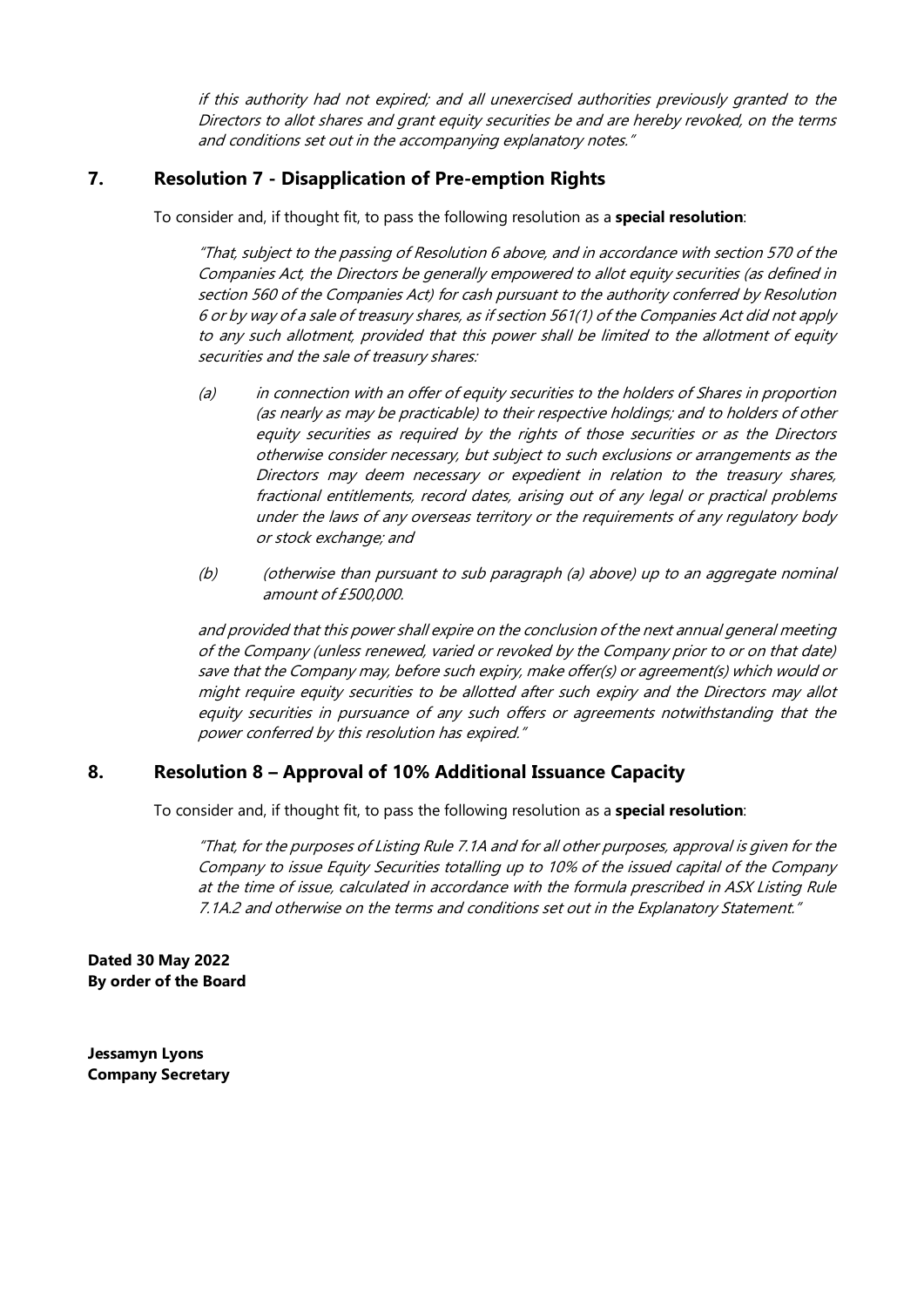### **Voting Exclusion Statements**

Each Voting Exclusion Statement that applies to a Resolution as noted in the Agenda, does not apply to a vote cast in favour of that Resolution by:

- (a) a person as proxy or attorney for a person who is entitled to vote on the Resolution, in accordance with the directions given to the proxy or attorney to vote on the Resolution in that way; or
- (b) the chair of the meeting as proxy or attorney for a person who is entitled to vote on the Resolution, in accordance with a direction given to the chair to vote on the Resolution as the chair decides; or
- (c) a holder acting solely in a nominee, trustee, custodial or other fiduciary capacity on behalf of a beneficiary provided the following conditions are met:
	- (i) the beneficiary provides written confirmation to the holder that the beneficiary is not excluded from voting, and is not an associate of a person excluded from voting, on the Resolution; and
	- (ii) the holder votes on the Resolution in accordance with directions given by the beneficiary to the holder to vote in that way.

#### **Expected Timetable of Principal Events**

| <b>Event</b>                                                     | <b>Expected time / date</b> |
|------------------------------------------------------------------|-----------------------------|
| Publication of this document                                     | 8 June 2022                 |
| Record Date for Meeting                                          | 11.00am on 28 June 2022     |
| Latest time and date for receipt of CDI voting instruction cards | 11.00am on 27 June 2022     |
| Latest time and date for receipt of forms of proxy cards         | 11.00am on 28 June 2022     |
| Date and time of Annual General Meeting                          | 11:00am on 30 June 2022     |

#### **Notes:**

- (1) All times shown in this document are Australian Western Standard Time unless otherwise stated. The dates and times given are indicative only and are based on the Company's current expectations and may be subject to change. If any of the times and/or date above changes. The revised times and/or dates will be notified to Shareholders by announcement through the Australian Securities Exchange.
- (2) If the Annual General Meeting is adjourned, the latest time and date for receipt of forms of proxy form and CDI voting instruction card for the adjourned meeting will be notified to Shareholders by announcement through the Australian Securities Exchange.

**In order to assist the Company to follow appropriate COVID 19 safety guidelines when holding the Meeting, persons proposing to attend the Meeting in person are requested to contact the Company by email at jess@everestcorp.com.au at least 3 Business Days prior to the Meeting, so that appropriate arrangements can be made.**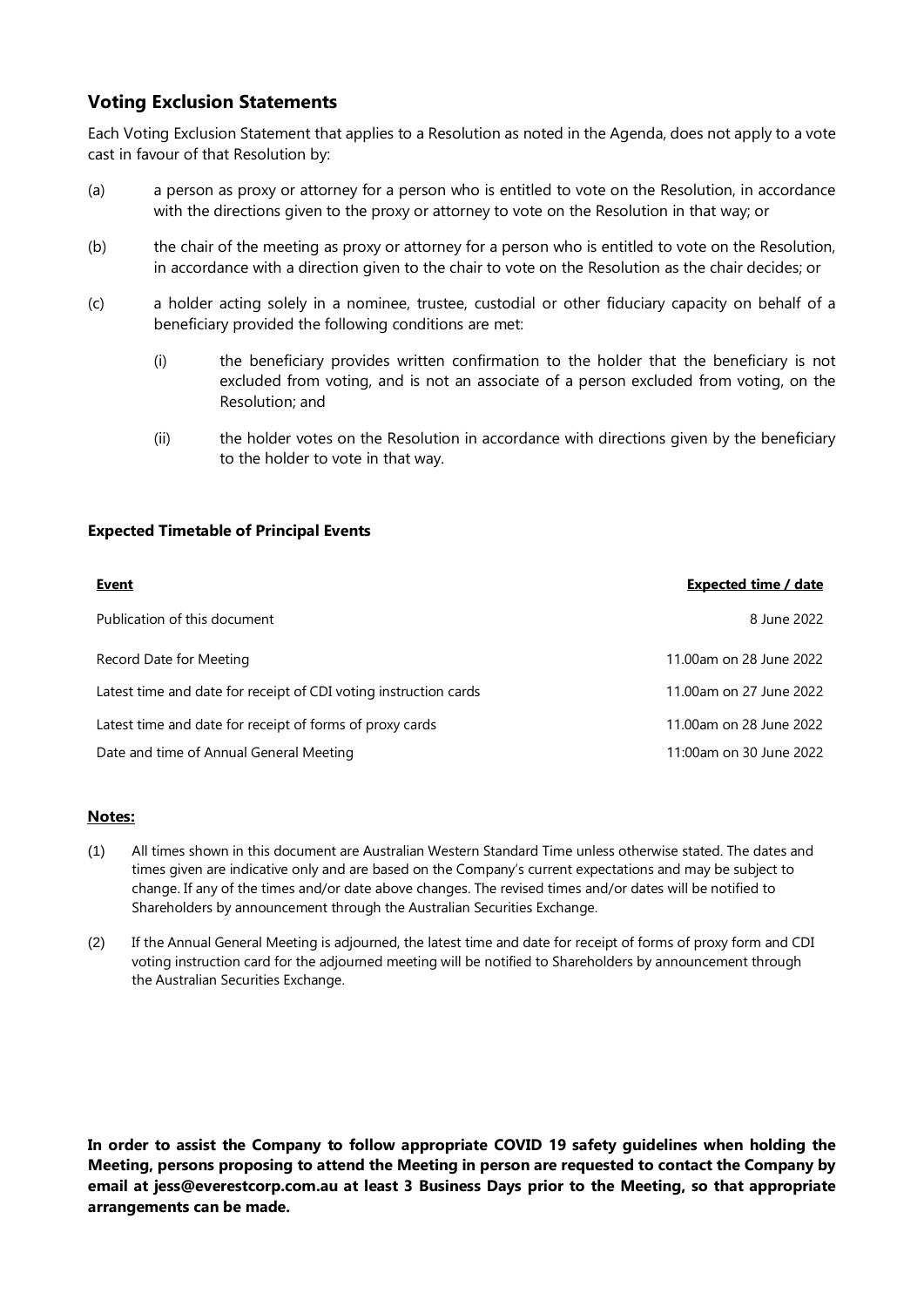## **Voting by proxy**

### **Proxy Form – Holders of Shares**

If you are a registered holder of Shares whether or not you are able to attend the Annual General Meeting, you may use the enclosed form of proxy to appoint one or more persons to attend and vote on a poll on your behalf. A proxy need not be a member of the Company.

A form of proxy is provided and must be sent to the following address:

c/o Hill Dickinson, The Broadgate Tower, 20 Primrose Street, London, EC2A 2EW

Alternatively, proxy forms can be emailed to the Company via the Joint Company Secretaries at jess@everestcorp.com.au or david@everestcorp.com.au.

### **CDI Voting Instruction Form – Holders of CDIs on the Australian CDI register**

Holders of CDIs on the Australian CDI registry may only vote by directing CHESS Depositary Nominees Pty Ltd ("CHESS" the Depositary Nominee in respect of the CDIs) to cast proxy votes in the manner directed in the CDI voting instruction form enclosed. Please see the Notes to the Notice of Annual General Meeting for more details.

The CDI voting instruction form must be returned to:

Computershare Investor Services Pty Limited GPO Box 242 Melbourne Victoria 3001 Australia

Alternatively, you can fax your form to:

(within Australia) 1800 783 447 (outside Australia) +61 3 9473 2555

For Intermediary Online subscribers only (custodians) [www.intermediaryonline.com](https://urldefense.proofpoint.com/v2/url?u=http-3A__www.intermediaryonline.com&d=DwQFAg&c=vgc7_vOYmgImobMVdyKsCY1rdGZhhtCa2JetijQZAG0&r=wbprPm0slvwkAdH9VBbayEtjwU5fcp2_3yyJkvSshE0&m=vE5MFhXVI3OSvugWVostIsbQNKxLHKNyXSpr4nfI0fA&s=19S9W4YMdBPNsRxvYZqv77V4fsOtJJ3hakSInQq_DNc&e=)

### **Entitlement to attend and vote**

1 Please see explanatory notes 2 to 18 for information on how to appoint a proxy. Under the ASX Listing Rules and the ASX Settlement Operating Rules, the Company as an issuer of CDls permits CDI holders to attend any meeting of the holders of Shares. Please see explanatory notes for more information on how to vote your CDIs.

### **Appointment of proxies**

- 2 As a member of the Company, you are entitled to appoint a proxy to exercise all or any of your rights to attend, speak and vote at the meeting and you should have received a proxy form with this Notice of Meeting. You can only appoint a proxy using the procedures set out in these notes and the notes to the proxy form.
- 3 A proxy does not need to be a member of the Company but must attend the meeting to represent you. Details of how to appoint the chairman of the meeting or another person as your proxy using the proxy form are set out in the notes to the proxy form. If you wish your proxy to speak on your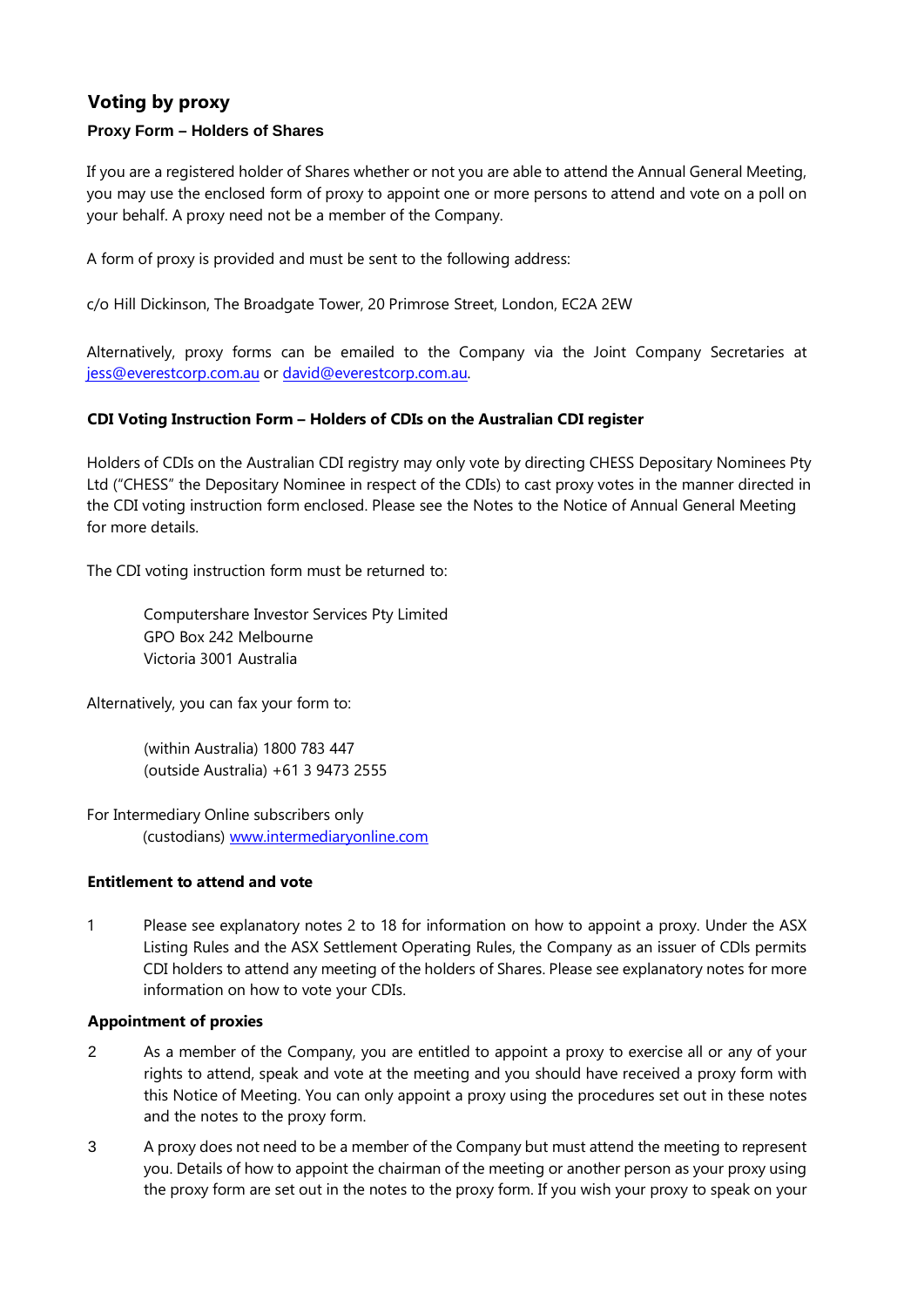behalf at the meeting you must appoint your own choice of proxy (not the chairman) and give your instructions directly to the relevant person.

- 4 You may appoint more than one proxy provided each proxy is appointed to exercise rights attached to different Shares. You may not appoint more than one proxy to exercise rights attached to any one Share. To appoint more than one proxy, you must complete a separate proxy form for each proxy and specify against the proxy's name the number of Shares over which the proxy has rights. If you are in any doubt as to the procedure to be followed for the purpose of appointing more than one proxy you must contact the Company at c/- Hill Dickinson, The Broadgate Tower, 20 Primrose Street, London, EC2A 2EW. If you fail to specify the number of Shares to which each proxy relates, or specify a number of Shares greater than that held by you on the record date, proxy appointments will be invalid.
- 5 If you do not indicate to your proxy how to vote on any resolution, your proxy will vote or abstain from voting at his discretion. Your proxy will vote (or abstain from voting) as he thinks fit in relation to any other matter which is put before the meeting.

#### **Appointment of proxy using the hard copy proxy form**

- 6 The notes to the proxy form explain how to direct your proxy how to vote on each resolution or withhold his vote.
- 7 To appoint a proxy using the proxy form, it must be:
	- 7.1 completed and signed;
	- 7.2 sent or delivered to the Company at c/- Hill Dickinson, The Broadgate Tower, 20 Primrose Street, London, EC2A 2EW or emailed to the Company via the Joint Company Secretaries at jess@everestcorp.com.au or david@everestcorp.com.au; and
	- 7.3 received by the Company no later than 11.00am on 28 June 2022 (being 48 hours prior to the Meeting).
- 8 In the case of a member which is a company, the proxy form must be executed under its common seal or signed on its behalf by an officer of the company or an attorney for the company.
- 9 Any power of attorney or any other authority under which the proxy form is signed (or a duly certified copy of such power or authority) must be included with the proxy form.
- 10 The Company, pursuant to regulation 41 of The Uncertificated Securities Regulations 2001, specifies that only those ordinary shareholders registered in the register of members of the Company 48 hours before the meeting shall be entitled to attend or vote at the meeting in respect of the number of Shares registered in their name at that time. Changes to entries on the relevant register of securities after that time will be disregarded in determining the rights of any person to attend or vote at the meeting. If the meeting is adjourned by more than 48 hours, then to be so entitled, shareholders must be entered on the Company's register of members 48 hours before the time appointed for holding the adjourned meeting or if the Company gives notice of the adjourned meeting, at the time specified in that notice.

#### **Appointment of proxy by joint members**

11 In the case of joint holders of shares, where more than one of the joint holders purports to appoint a proxy, only the appointment submitted by the most senior holder (being the first named holder in respect of the shares in the Company's register of members) will be accepted.

#### **Changing proxy instructions**

12 To change your proxy instructions simply submit a new proxy appointment using the method set out in paragraph 6 above. Note that the cut off time for receipt of proxy appointments specified in that paragraph also applies in relation to amended instructions. Any amended proxy appointment received after the specified cut off time will be disregarded.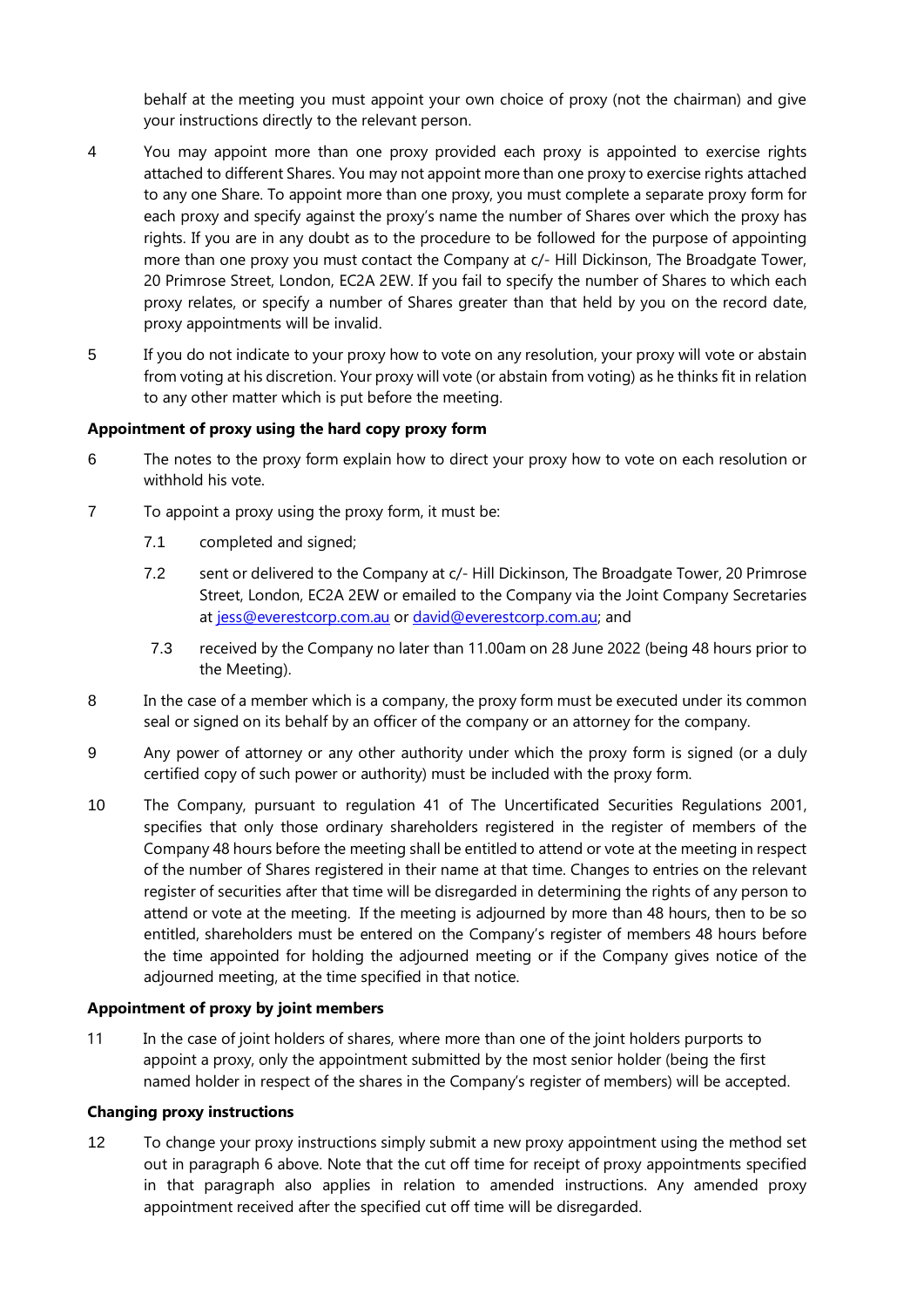- 13 Where you have appointed a proxy using the hard copy proxy form and would like to change the instructions using another hard copy proxy form, please contact the Company as indicated in paragraph 3 above.
- 14 If you submit more than one valid proxy appointment, the appointment received last before the latest time for the receipt of proxies will take precedence.

### **Termination of proxy appointments**

- 15 In order to revoke a proxy instruction you will need to inform the Company by sending a signed hard copy notice clearly stating your intention to revoke your proxy appointment to the Company as indicated above. In the case of a member which is a company, the revocation notice must be executed under its common seal or signed on its behalf by an officer of the company or an attorney for the company. Any power of attorney or any other authority under which the revocation notice is signed (or a duly certified copy of such power or authority) must be included with the revocation notice.
- 16 The revocation notice must be received by the Company no later than 11.00 am on 28 June 2022.
- 17 If you attempt to revoke your proxy appointment but the revocation is received after the time specified then, subject to paragraph 18 below, your proxy appointment will remain valid.
- 18 Appointment of a proxy does not preclude you from attending the meeting and voting in person. If you have appointed a proxy and attend the meeting in person, your proxy appointment will automatically be terminated.

### **Instructions for Holders of CDIs in the Australian register only:**

- 19 Holders of CDIs will be permitted to attend the Meeting but may only vote by directing CHESS Depositary Nominees Pty Ltd ("CHESS" the Depositary Nominee in respect of the CDIs) to cast proxy votes in the manner directed in the CDI voting instruction form enclosed.
- 20 The CDI voting instruction, together with any power of attorney or other authority (if any) under which it is signed, or a notarially certified copy thereof, should be sent to:

Postal address:

Computershare Investor Services Pty Limited GPO Box 242 Melbourne Victoria 3001 Australia

Alternatively, you can fax your form to:

(within Australia) 1800 783 447 (outside Australia) +61 3 9473 2555

For Intermediary Online subscribers only

(custodians) [www.intermediaryonline.com](https://urldefense.proofpoint.com/v2/url?u=http-3A__www.intermediaryonline.com&d=DwQFAg&c=vgc7_vOYmgImobMVdyKsCY1rdGZhhtCa2JetijQZAG0&r=wbprPm0slvwkAdH9VBbayEtjwU5fcp2_3yyJkvSshE0&m=vE5MFhXVI3OSvugWVostIsbQNKxLHKNyXSpr4nfI0fA&s=19S9W4YMdBPNsRxvYZqv77V4fsOtJJ3hakSInQq_DNc&e=)

- 21 Holders of CDIs can instruct CDN to cast proxy votes online by visiting www.investorvote.com.au and entering the Shareholder's Control Number, SRN/HIN and PIN, which are shown on the first page of the enclosed form.
- 22 Directions must arrive by not later than 11.00am Australian Western Standard Time on 27 June 2022 i.e., being 72 hours prior to the date of the meeting to allow CHESS sufficient time to lodge the combined proxies in the United Kingdom 48 hours before the time of the Meeting (without taking into account any part of a day that is not a working day).
- 23 Instructions for completing and lodging the CDI voting instruction form are appended to it.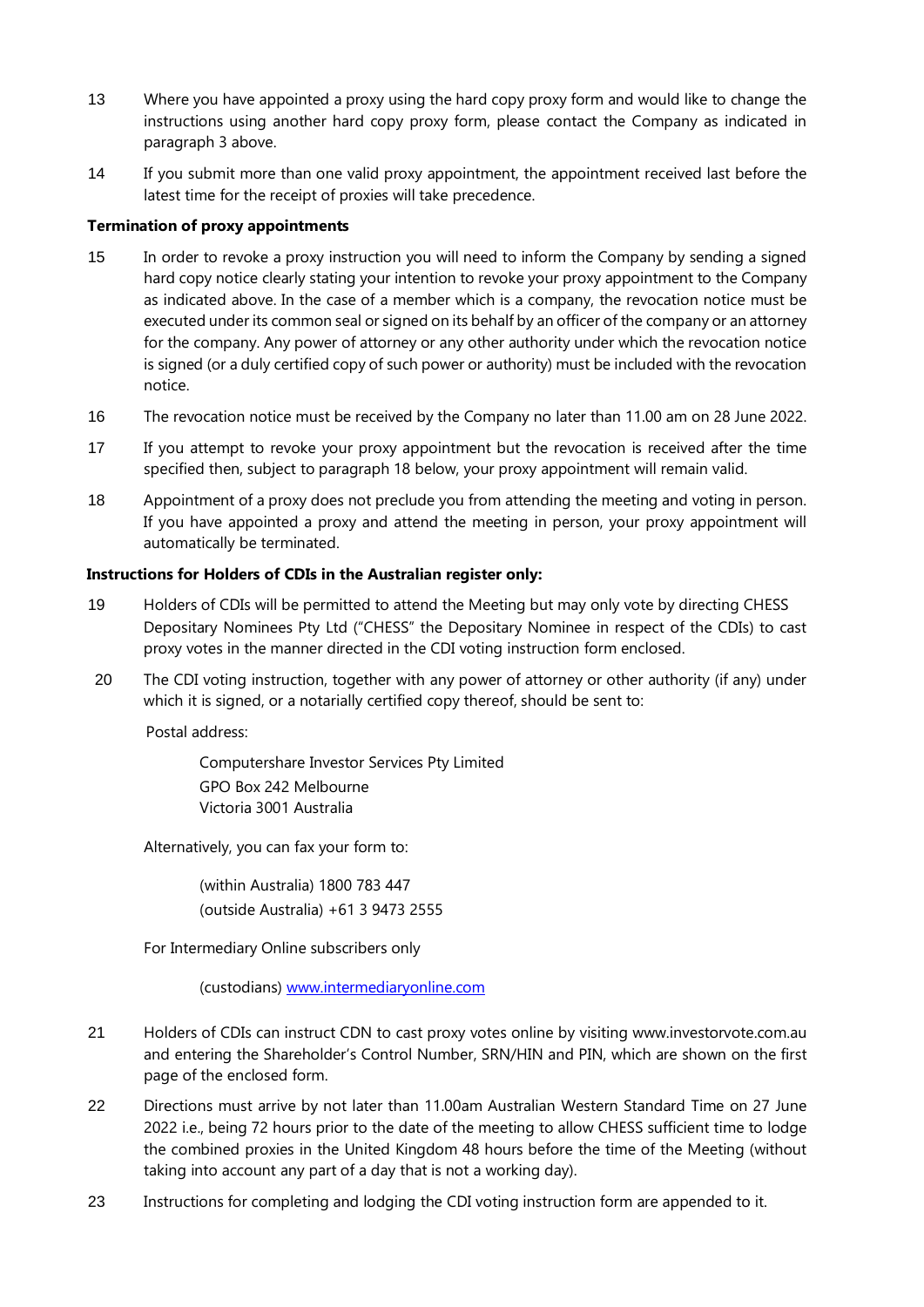- 24 You must be registered as the holder of CDIs as at 11:00am on 27 June 2022, WST for your CDI voting instruction to be valid.
- 25 Should the Meeting be adjourned then the deadline for revised voting instructions and the record date for determining registered holders of CDIs will be 72 hours before the time that the adjourned Meeting recommences, excluding any part of a day that is not a working day.
- 26 To obtain a copy of the CHESS Depositary Nominee's Financial Services Guide, go to [https://www2.asx.com.au/content/dam/asx/investors/investment-options/chess-depositary](https://www2.asx.com.au/content/dam/asx/investors/investment-options/chess-depositary-interests.pdf)[interests.pdf](https://www2.asx.com.au/content/dam/asx/investors/investment-options/chess-depositary-interests.pdf) or phone 131 279 if you would like one sent to you by mail.

#### **Total Voting rights**

- 27 As at 26 May 2022, the Company's issued share capital comprised 120,356,105 Shares of GBP0.051 each, with voting rights (Shares).
- 28 The Company does not hold any Shares in Treasury.
- 29 The Company has its Shares listed on ASX as CDIs on the basis of 1 CDI being equal to 1 Share.
- 30 Therefore the total number of voting rights in the Company as at 26 May 2022 is 120,356,105.

Should you wish to discuss the matters in this Notice of Meeting please do not hesitate to contact the Company Secretary on +61 8 6245 2050.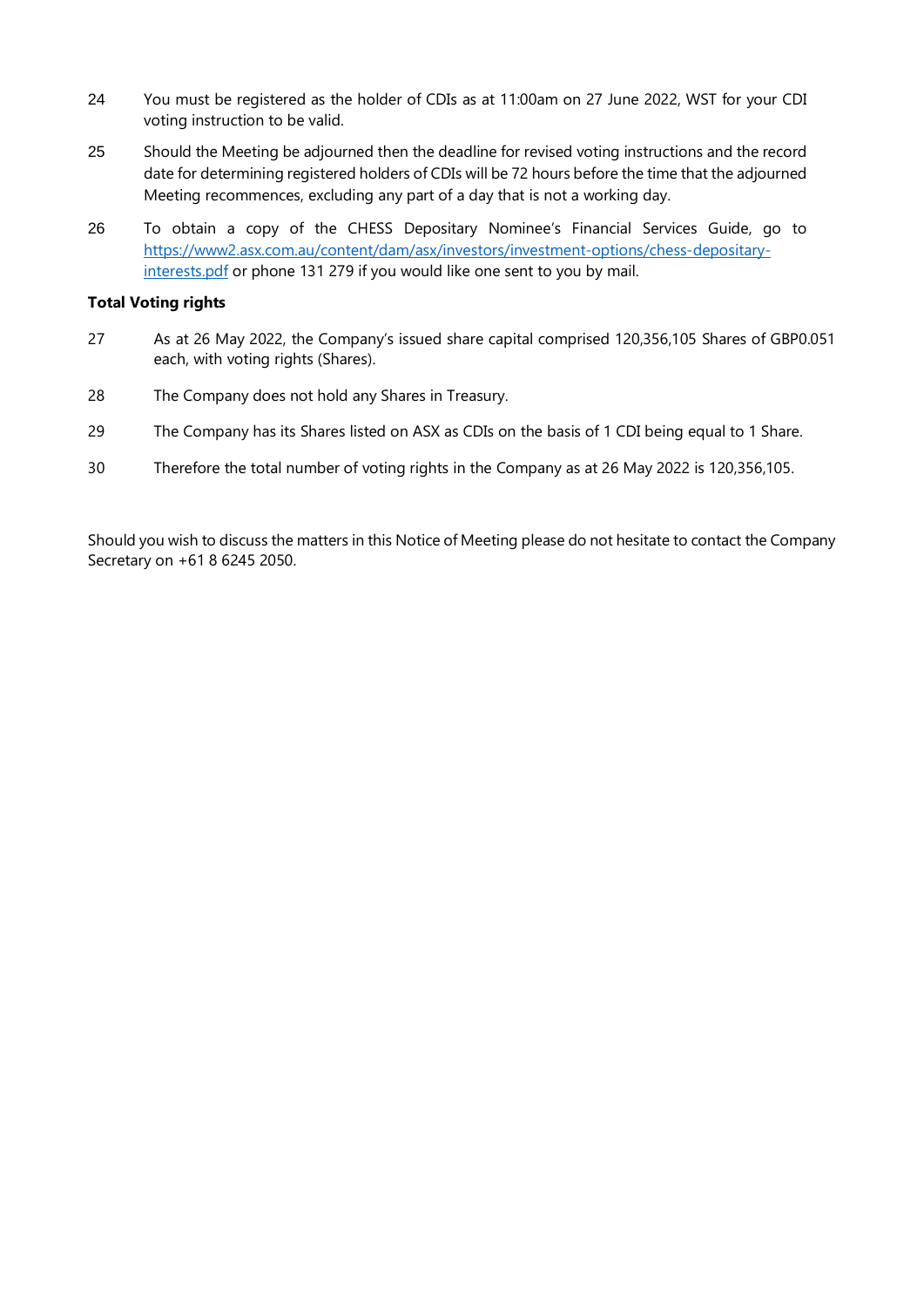### **Explanatory Statement**

This Explanatory Statement has been prepared to provide information which the Directors believe to be material to Shareholders in deciding whether or not to pass the Resolutions.

### **1. Resolution 1 – Financial Statements and Reports**

The Company's audited financial statements, Directors' report and Auditor's report for the financial year ended 31 December 2021 have been mailed to Shareholders. The Company's financial statements are also available on its website [\(www.doriemus.co.uk\)](http://www.doriemus.co.uk/) and on the ASX website [\(www.asx.com.au\).](http://www.asx.com.au/)

### **2. Resolution 2 – Adoption of New Articles of Association**

### **2.1 General**

Resolution 2 seeks Shareholder approval for the adoption of new Articles of Association (**New Articles**). The New Articles are substantially the same as the Company's existing Articles, which were adopted by special resolution on 28 July 2017 to facilitate the listing of the Company on ASX which occurred in September 2017. The major changes in the New Articles are summarised as follows.

- References to legislation and regulatory bodies have been updated to reflect current legislation and nomenclature.
- Redundant provisions have been removed.
- Article 10 has been amended to clarify the procedure for the variation of class rights of shares.
- Provisions to enable the Company to hold general meetings by means of electronic facilities, and to hold a general meeting at more than one place, have been included (Articles 76 and 77).
- Provisions reflecting the current requirements of the ASX Listing Rules regarding any securities classified as "restricted securities" under the ASX Listing Rules have been included as Article 170, and a consequential amendment has been made to Article 33.5, and to certain definitions. This will enable the Company to enforce restrictions on restricted securities (e.g., that the holder of restricted securities cannot dispose of those securities) during the applicable escrow period under the ASX Listing Rules in accordance with provisions in the Articles. The Company does not currently have any restricted securities on issue, but it would need to have these provisions in its Articles if it were to undertake a transaction that resulted in the issue of securities that would be classified as restricted securities under the ASX Listing Rules.

The proposed New Articles will be made available to view on the Company's website at [www.doriemus.co.uk,](http://www.doriemus.co.uk/) or can be inspected at the offices of Hill Dickinson LLP, the Broadgate Tower, 20 Primrose Street, London, EC2A 2EW, or the Company's registered office in Australia at Level 3, 35 Outram Street, West Perth, WA, 6005, up until the date of the Annual General Meeting.

### **2.2 Board Recommendation**

The Board unanimously recommends that Shareholders vote in favour of Resolution 2.

### **3. Resolution 3 – Re-election of Director – Donald Strang**

### **3.1 General**

Mr Donald Strang was appointed on 15 March 2013 and was last re-elected at the Annual General Meeting held on 23 July 2019. Mr Strang retires by rotation and offers himself for re-election.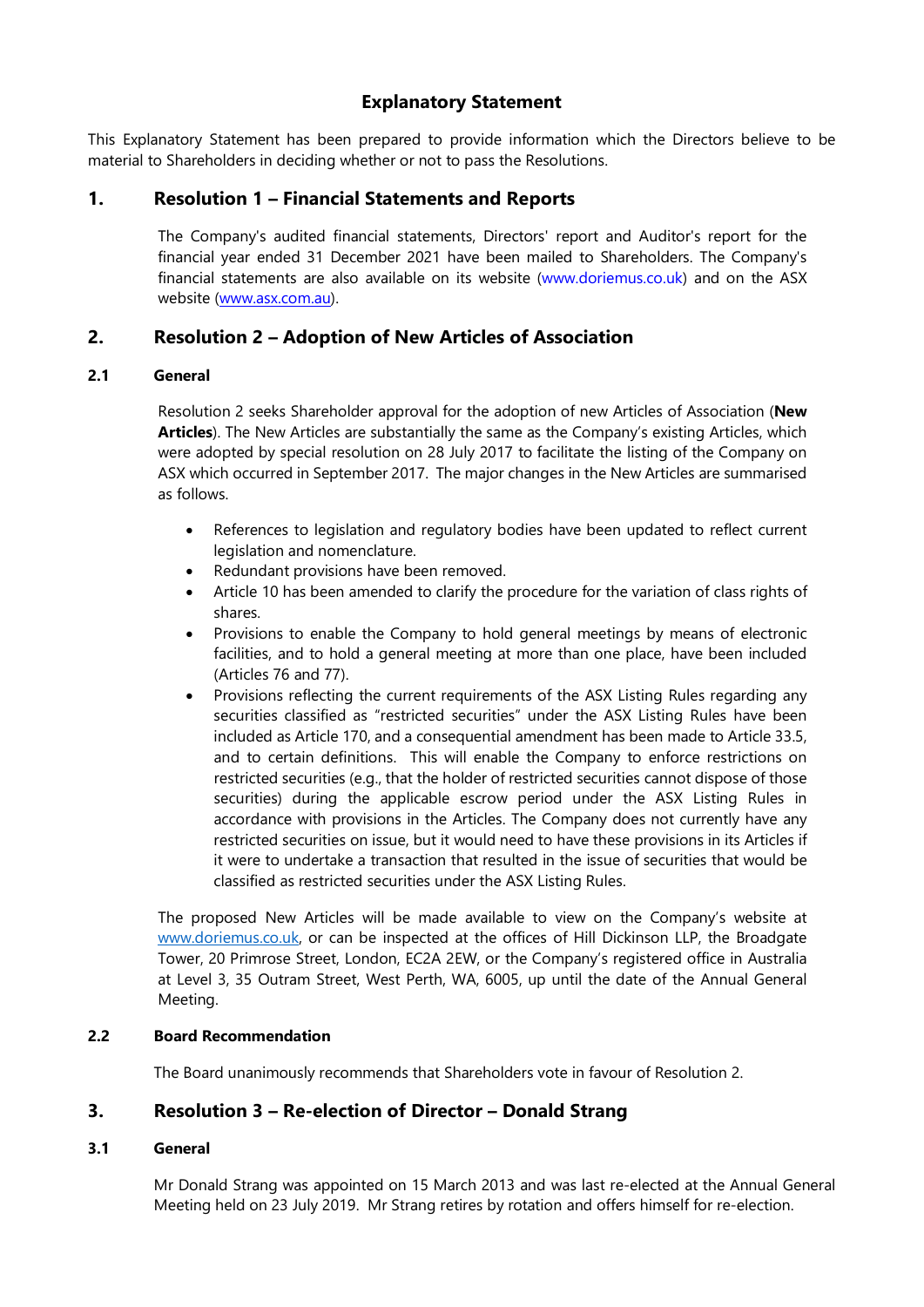### **3.2 Qualifications and other material directorships**

Mr. Strang is a member of the Australian Institute of Chartered Accountants and has been in business for over 20 years, holding senior financial and management positions in both publicly listed and private enterprises in Australia, Europe and Africa. Mr. Strang has considerable corporate and international expertise and over the past decade has focused on mining and exploration activities in the oil and gas and natural resources sector.

Mr Strang is currently a Director of Cadence Minerals plc and Gunsynd plc, both listed on AIM, London.

#### **3.3 Independence**

Mr Strang is considered an independent director.

#### **3.4 Other material information**

Mr Strang chairs the Audit and Risk Committee and sits on the Audit and Risk Management Committee.

#### **3.5 Board Recommendation**

The Board (other than Mr Strang who declines to give a recommendation due to his material personal interest in this Resolution) supports the election of Mr Strang and recommends that Shareholders vote in favour of Resolution 3).

### **4. Resolution 4 – Election of Director – Mark Freeman**

#### **4.1 General**

The Board appointed Mr Mark Freeman as an additional Non-Executive Director on 25 May 2021. In accordance with Article 80, a director so appointed holds office only until the dissolution of the next Annual General Meeting following his or her appointment, unless he or she is reappointed at that meeting. Under Article 88, a director who ceases to hold office, whether by retirement by rotation or otherwise, at an Annual General Meeting may, if he or she is willing to act, be re-appointed at that meeting. Mr Freeman accordingly puts himself forward for election.

#### **4.2 Qualifications and other material directorships**

Mr Freeman is a Chartered Accountant with more than 25 years' experience in corporate finance and the resources industry with a focus on oil and gas and mining development projects. Mr Freeman has experience in strategic planning, business development, acquisitions and mergers, gas commercialisation, project development and general management.

Mr Freeman is a graduate of the University of Western Australia with a Bachelor of Commerce with a double major in finance and accounting, and he holds a Graduate Diploma in Applied Finance with a major in investment analysis from the Securities Institute of Australia.

Mr Freeman is currently a director of Pursuit Minerals Limited, Calima Energy Limited, and Roquefort Therapeutics plc. He was previously a director of Grand Gulf Energy Limited (2010 to 2022).

#### **4.3 Independence**

Mr Freeman is considered to be an independent director.

#### **4.4 Other material information**

There is no other relevant material information concerning Mr Freeman.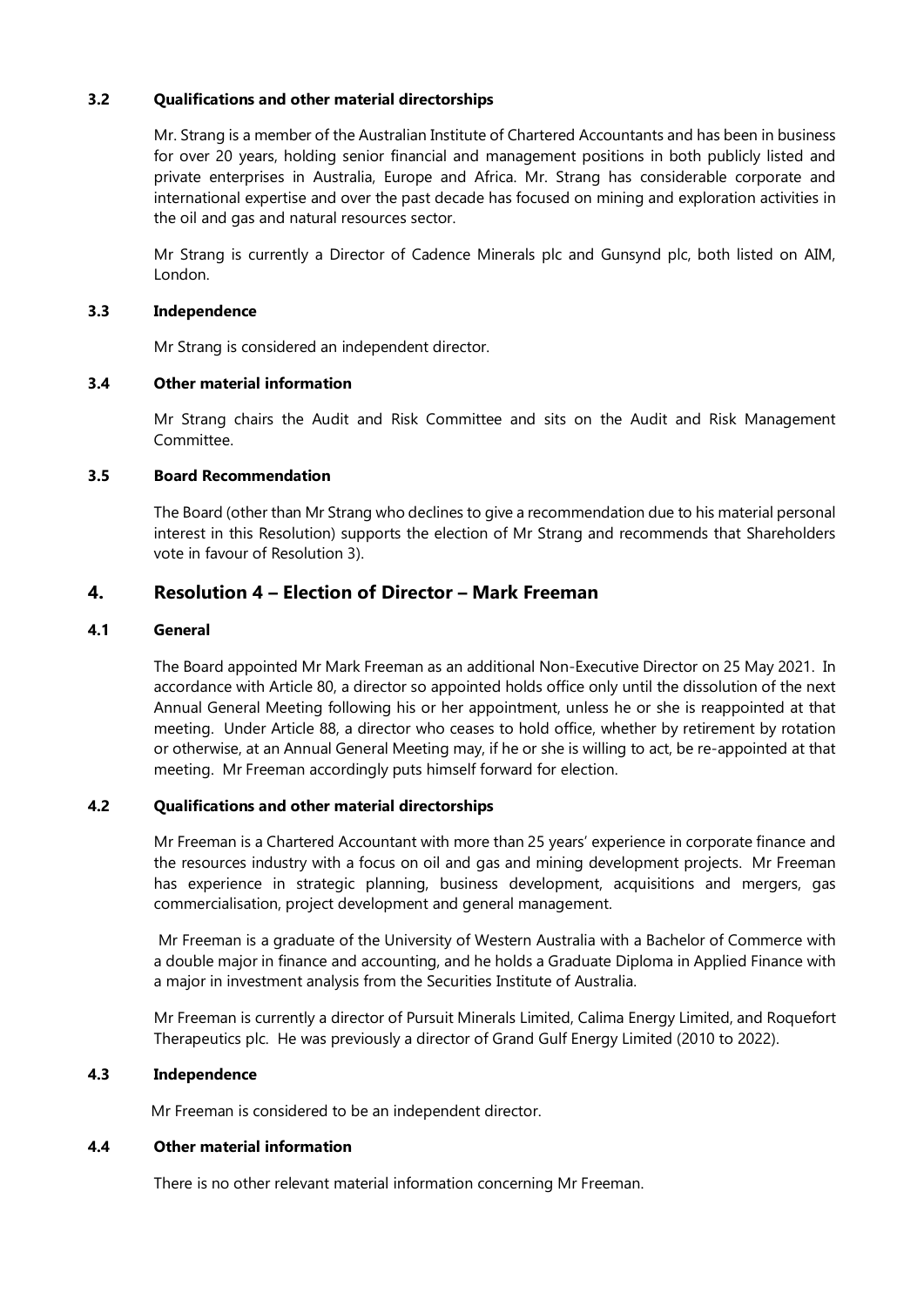#### **4.5 Board Recommendation**

The Board (other than Mr Freeman who declines to give a recommendation due to his material personal interest in this Resolution) supports the election of Mr Freeman and recommends that Shareholders vote in favour of Resolution 4).

### **5. Resolution 5 – Appointment of auditor**

### **5.1 General**

Resolution 5 seeks shareholder approval to re-appoint Elderton Audit UK as auditors and to authorise the directors to determine their remuneration.

### **5.2 Board Recommendation**

The Board unanimously recommends that Shareholders vote in favour of Resolution 5.

### **6. Resolution 6 – Directors' general authority to allot Equity Securities**

### **6.1 General**

Subject to a limited number of exceptions, the directors of a company must not allot shares unless they have the authority to do so under section 551 of the Companies Act. An authority to allot shares in relation to an English public company must always be granted under Section 551 of the Companies Act. Authority to allot shares pursuant to section 551 of the Companies Act can be granted by either a provision in the articles of association of the company or by ordinary resolution passed by the members of the company.

An authority to allot given under section 551 of the Companies Act must specify the maximum amount of shares that may be allotted under it. If the authority relates to the grant of rights to subscribe for shares, it must state the maximum amount of shares that can be allotted under those rights (section 551 (6), Companies Act). The authority must also specify an expiry date, which must not be more than five years from the date the resolution containing the authority is passed.

Once a section 551 of the Companies Act authority to allot has expired, the directors may, if specifically permitted by the terms of the expired authority, allot shares or grant rights to subscribe for or to convert any security into shares pursuant to an offer or agreement made by the company before the authority expired (section 551 (7), Companies Act).

Resolution 6 seeks shareholder approval to authorise the directors to allot shares. or rights to subscribe for or to convert any security into shares, up a total value of £500,000 (equivalent to 125,000,000 Shares at par value of £0.004 per Share).

The Company notes that while the Company remains listed on ASX, any issues of Equity Securities are also subject to compliance with the limitations imposed by the ASX Listing Rules. The general nature of the limitations imposed by the ASX Listing Rules 7.1 and 7.1A on the number of Equity Securities that can be issued without prior shareholder approval under ASX Listing Rule 7.1 is described further in Section 8 below.

If this resolution is approved, the Company will be able to issue equity securities under the ASX Listing Rules on a non-pro rata basis using its 15% placement capacity under ASX Listing Rule 7.1 (and 10% Additional Issuance Capacity under ASX Listing Rule 7.1A, assuming Resolution 8 is passed), without being required to obtain further shareholder approval under the Companies Act.

#### **6.2 Board Recommendation**

The Board unanimously recommend that Shareholders vote in favour of Resolution 6.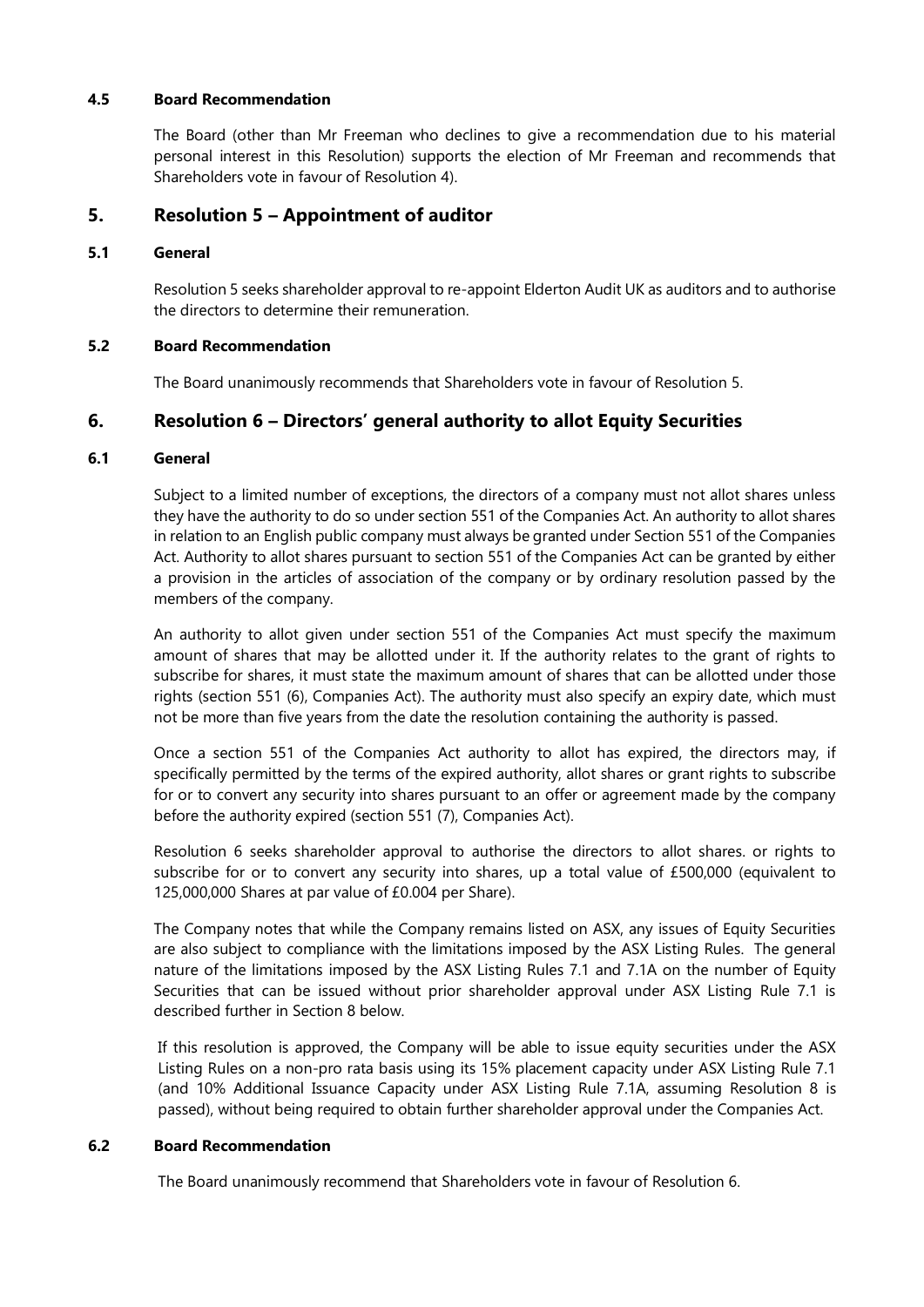## **7. Resolution 7 – Disapplication of Pre-emption Rights**

### **7.1 General**

Under section 561 of the Companies Act, a company is proposing to allot equity securities must first offer them to each holder of Shares in the company pro rata to his existing Shareholding. This preemption right applies to any allotment of equity securities unless either: (i) one of the exceptions set out in section 564 to section 566 of the Companies Act applies or; (ii) the company excludes or disapplies the statutory pre-emption rights by one of the permitted methods set out in sections 569 to 573 of the Companies Act.

If the directors of a company are generally authorised to allot shares under section 551 of the Companies Act, they may also be given the power to allot shares under that general authorisation as if the pre-emption provisions in section 561 did not apply (section 570, Companies Act). As a disapplication of the statutory pre-emption right under section 570 works in combination with the authority to allot shares under section 551, the special resolutions dis-applying the statutory preemption right cross-refers to the corresponding authority to allot.

If this resolution is approved, the Company will be able to issue up to 25% of its issued share capital under the ASX Listing Rules without being required to obtain further shareholder approval under the Companies Act.

If this resolution is not approved then the Company will not be able to issue any equity securities unless shareholder approval is otherwise obtained.

### **7.2 Board Recommendation**

The Board unanimously recommend that Shareholders vote in favour of Resolution 7.

### **8. Resolution 8 – Approval of 10% Additional Issuance Capacity**

#### **8.1 General**

Broadly speaking, and subject to a number of exceptions, ASX Listing Rule 7.1 limits the amount of equity securities that a listed company can issue without the approval of its shareholders over any 12 month period to 15% of the fully paid ordinary securities it had on issue at the start of that period.

Under ASX Listing Rule 7.1A, however, an eligible entity can seek approval from its members, by way of a special resolution passed at its annual general meeting, to increase this 15% limit by an extra 10% to 25%.

An "eligible entity" means an entity which is not included in the S&P/ASX300 Index and which has a market capitalisation of \$300 million or less. The Company is an eligible entity for these purposes.

Resolution 8 seeks shareholder approval by way of special resolution for the Company to have the additional 10% capacity provided for in ASX Listing Rule 7.1A to issue equity securities without shareholder approval (**Additional Issuance Capacity**).

If Resolution 8 is not passed, the Company will not be able to access the Additional Issuance Capacity and will remain subject to the 15% limit on issuing equity securities without shareholder approval set out in ASX Listing Rule 7.1.

The Board considers it is in the Company's best interests to have the opportunity to take advantage of the flexibility to issue additional securities provided under ASX Listing Rule 7.1A. As at the date of this Notice, no decision has been made by the Board to undertake any issue of securities under the Additional Issuance Capacity if Shareholders approve Resolution 8. The Board unanimously recommend that shareholders vote in favour of Resolution 8.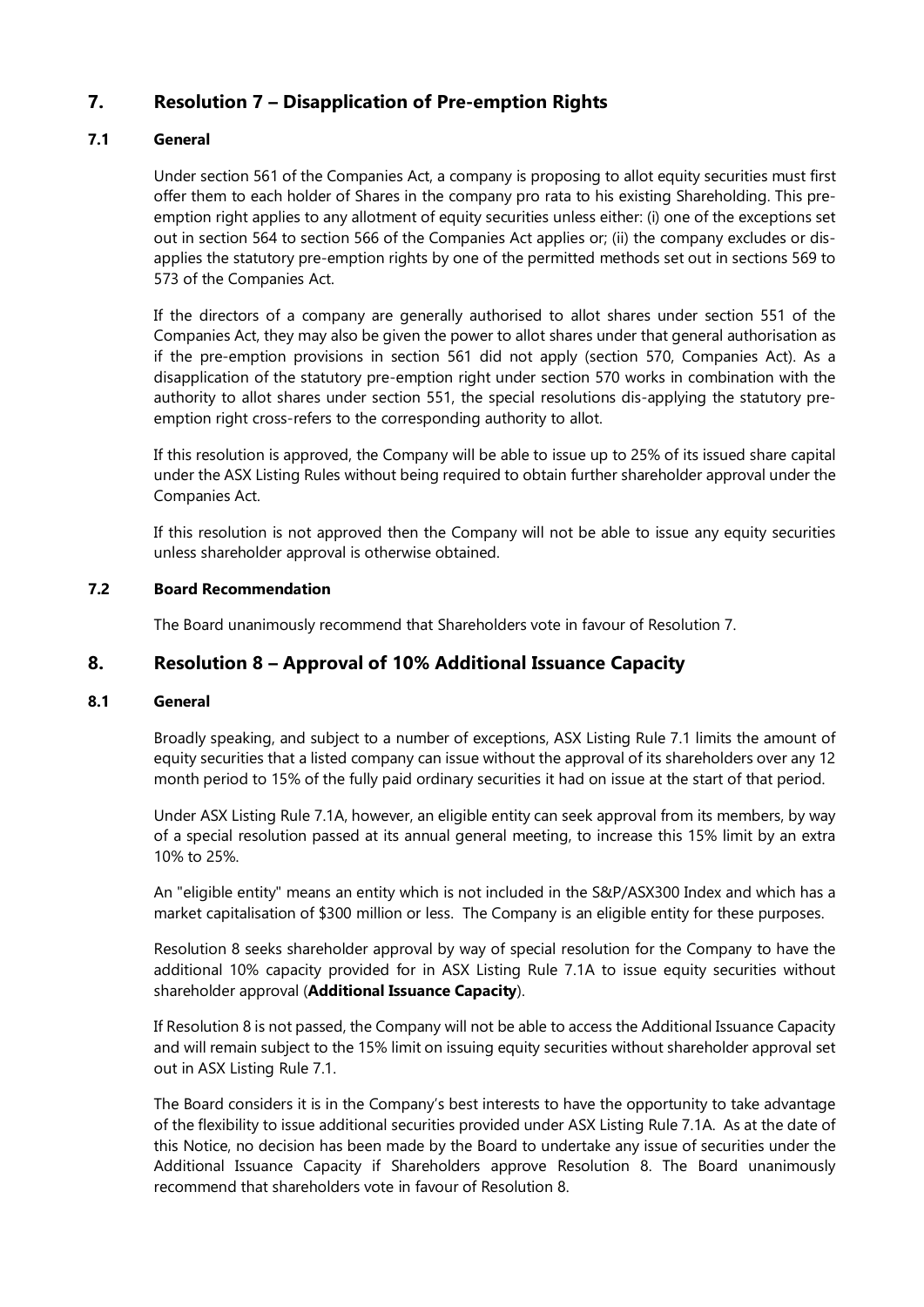The information below provides more background on ASX Listing Rule 7.1A and the disclosure required by ASX Listing Rule 7.3A.

#### **8.2 Description of ASX Listing Rule 7.1A**

#### (a) **Securities that may be issued under the Additional Issuance Capacity**

Under the Additional Issuance Capacity, the Company can only issue Equity Securities belonging to an existing quoted class of the Company's Equity Securities. As at the date of this Notice, the Company has on issue two classes of quoted Equity Securities, being CDIs (each CDI representing a fully paid ordinary Share ) (ASX Code: **DOR**) and Quoted Options exercisable at \$0.10 each on or before 1 September 2026 (ASX Code: **DORO**).

### (b) **Minimum issue price**

Equity Securities issued under the Additional Issuance Capacity must be issued for cash consideration per security which is not less than 75% of the volume weighted average market price for the securities in that class, calculated over the 15 ASX Trading Days on which trades of securities in that class were recorded immediately before:

- (i) the date on which the price at which the securities are to be issued is agreed by the Company and the recipient of the securities; or
- (ii) if the securities are not issued within 10 ASX trading days of the date in paragraph (i) above, the date on which the securities are issued.

The Company will disclose this information when Equity Securities are issued under the Additional Issuance Capacity.

#### (c) **Period for which approval will be valid**

Shareholder approval of the Additional Issuance Capacity will be valid for the period commencing on the date of the Meeting and expiring on the first to occur of the following:

- (i) the date that is 12 months after the date of the Meeting; or
- (ii) the time and date of the Company's next annual general meeting; or
- (iii) if the Company receives Shareholder approval for a proposed transaction under ASX Listing Rule 11.1.2 (significant change to the nature or scale of activities) or ASX Listing Rule 11.2 (disposal of main undertaking), the time and date of that approval,

#### (**Additional Issuance Period**).

#### (d) **Dilution risks**

If Equity Securities are issued under the Additional Issuance Capacity, there is a risk of economic and voting dilution of existing Shareholders, including the following risks:

- (i) the market price for Equity Securities in the class of securities issued under the Additional Issuance Capacity may be significantly lower on the issue date than on the date of the approval under ASX Listing Rule 7.1A (that is, the date of the Meeting, if Resolution 8 is approved); and
- (ii) the Equity Securities may be issued under the Additional Issuance Capacity at a discount to the market price for those Equity Securities on the issue date,

which may have an effect on the amount of funds raised by the issue of the Equity Securities.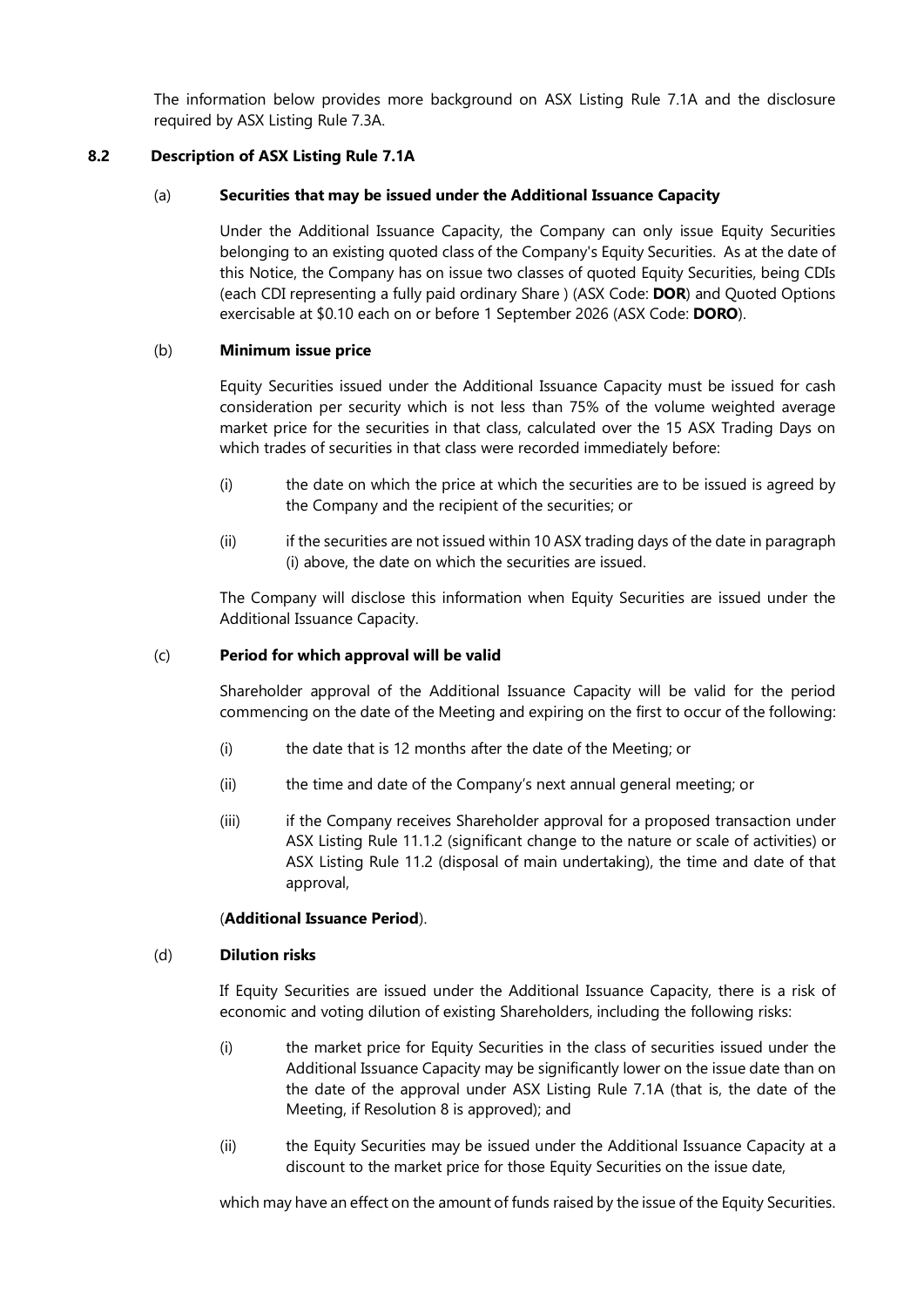The below table shows the potential dilution of existing shareholders on the basis of the market price of CDIs and the number of ordinary securities for variable "A" calculated in accordance with the formula in ASX Listing Rule 7.1A.2, both as at 25 May 2022.

The table also shows:

- (i) two examples where variable "A" has increased, by 50% and 100%. Variable "A" is based on the number of CDI's (each representing one fully paid ordinary Share) the Company has on issue as at 25 May 2022. The number of CDIs on issue may increase as a result of issues that do not require shareholder approval (for example, a pro rata entitlement offer or securities issued under a takeover offer) or future specific placements under ASX Listing Rule 7.1 that are approved at a future general meeting; and
- (iii) two examples of where the issue price of CDIs has decreased by 50% and increased by 50% as against the market price as at 25 May 2022.

| <b>Number of CDIs on</b><br><b>Issue (Variable 'A' in</b> | <b>Dilution</b>                                       |                                                  |                              |                                                 |  |  |  |  |  |
|-----------------------------------------------------------|-------------------------------------------------------|--------------------------------------------------|------------------------------|-------------------------------------------------|--|--|--|--|--|
| <b>ASX Listing Rule</b><br>7.1A2)                         | Issue<br><b>Price</b><br>(per<br>CDI)                 | \$0.095<br>50% decrease in<br><b>Issue Price</b> | \$0.09<br><b>Issue Price</b> | \$0.38<br>50% increase in<br><b>Issue Price</b> |  |  |  |  |  |
| 120,356,105<br>(Current Variable A)                       | <b>CDIs</b><br>issued -<br>10%<br>voting<br>dilution  | 12,035,610                                       | 12,035,610                   | 12,035,610                                      |  |  |  |  |  |
|                                                           | <b>Funds</b><br><b>Raised</b>                         | \$541,602.47                                     | \$1,083,204.95               | \$1,624,807.42                                  |  |  |  |  |  |
| 180,534,157<br>(50% increase in<br>Variable A)            | <b>CDIs</b><br>issued<br>$-10%$<br>voting<br>dilution | 18,053,415                                       | 18,053,415                   | 18,053,415                                      |  |  |  |  |  |
|                                                           | <b>Funds</b><br><b>Raised</b>                         | \$812,403                                        | \$1,624,807                  | \$2,437,211                                     |  |  |  |  |  |
| 240,712,210<br>(100% increase in<br>Variable A)           | <b>CDIs</b><br>issued<br>$-10%$<br>voting<br>dilution | 24,071,221                                       | 24,071,221                   | 24,071,221                                      |  |  |  |  |  |
|                                                           | <b>Funds</b><br><b>Raised</b>                         | \$1,083,204                                      | \$2,166,409                  | \$3,249,614                                     |  |  |  |  |  |

\*The number of CDIs on issue (Variable A in the formula) could increase as a result of the issue of CDIs that do not require shareholder approval (such as under a pro-rata rights issue or scrip issued under a takeover offer) or that are issued with shareholder approval under ASX Listing Rule 7.1.

The table above uses the following assumptions:

- 1. There are currently 120,356,105 CDIs on issue.
- 2. The issue price set out above is the closing price of the CDIs on the ASX on 25 May 2022.
- 3. The Company issues the maximum possible number of Equity Securities under the Additional Issuance Capacity.
- 4. The Company has not issued any Equity Securities in the 12 months prior to the Meeting that were not issued under an exception in ASX Listing Rule 7.2 or with approval under ASX Listing Rule 7.1.
- 5. The issue of Equity Securities under the Additional Issuance Capacity consists only of CDIs and the consideration provided for those CDIs is cash. It is assumed that no Options are exercised into CDIs before the date of issue of the Equity Securities.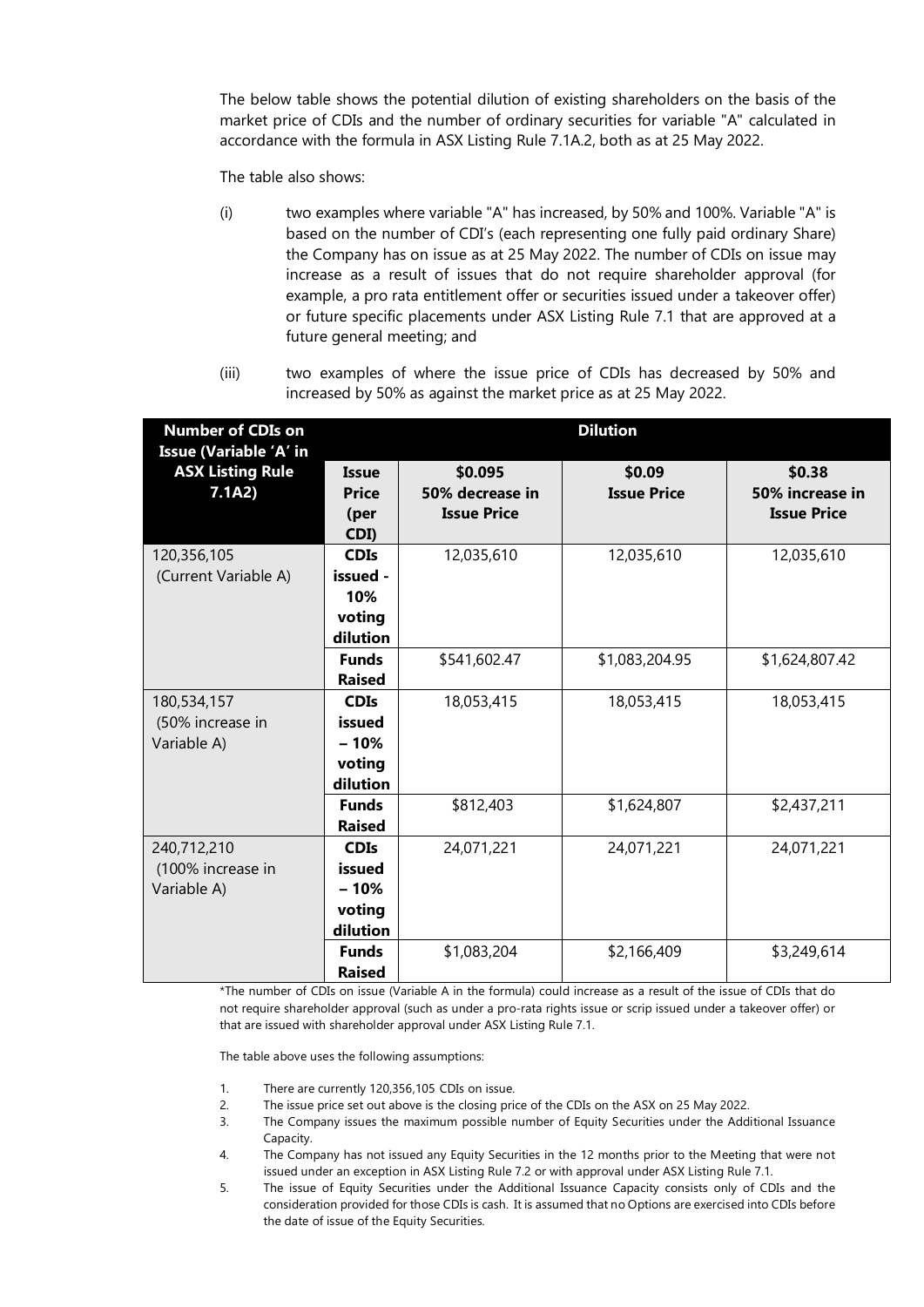- 6. The calculations above do not show the dilution that any one particular Holder will be subject to. All Holders should consider the dilution caused to their own shareholding depending on their specific circumstances.
- 7. This table does not set out any dilution pursuant to approvals under ASX Listing Rule 7.1.
- 8. The 10% voting dilution reflects the aggregate percentage dilution against the issued share capital at the time of issue. This is why the voting dilution is shown in each example as 10%.

Holders should note that there is a risk that:

- (i) the market price for the Company's CDIs (or Quoted Options) may be significantly lower on the issue date than on the date of the Meeting; and
- (ii) the CDIs (or Quoted Options) may be issued at a price that is at a discount to the market price for the relevant class of Equity Securities on the date of issue.

#### (e) **Purpose of issues under Additional Issuance Capacity**

The Company may issue Equity Securities under the Additional Issuance Capacity to raise cash to fund the following:

- (i) general working capital expenses;
- (ii) activities associated with its current business;
- (iii) repayment of debt; or
- (iv) the acquisition of new assets and investments (including any expenses associated with such an acquisition).

The Company will comply with the disclosure requirements of ASX Listing Rule 7.1A.4 on issue of any Equity Securities pursuant to the approval sought by Resolution 8.

#### (f) **Allocation policy under Additional Issuance Capacity**

The Company's allocation policy and the identity of the recipients of Equity Securities issued under the Additional Issuance Capacity will be determined on a case-by-case basis at the time of issue and in the Company's discretion.

No decision has been made in relation to an issue of Equity Securities under the Additional Issuance Capacity, including whether the Company will engage with new investors or existing Shareholders, and, if so, the identities of any such persons.

However, when determining the allocation policy and the identity of the recipients, the Company will have regard to the following considerations:

- (i) prevailing market conditions;
- (ii) the purpose for the issue of the Equity Securities;
- (iii) the financial situation and solvency of the Company;
- (iv) impacts of the placement on control;
- (v) other methods of raising capital; and
- (vi) advice from corporate, financial and broking advisers (if applicable).

Recipients may include existing Holders or new investors, but not persons who are related parties or associates of related parties of the Company. If the issue is made in connection with the acquisition of assets, the recipients may be the sellers of those assets.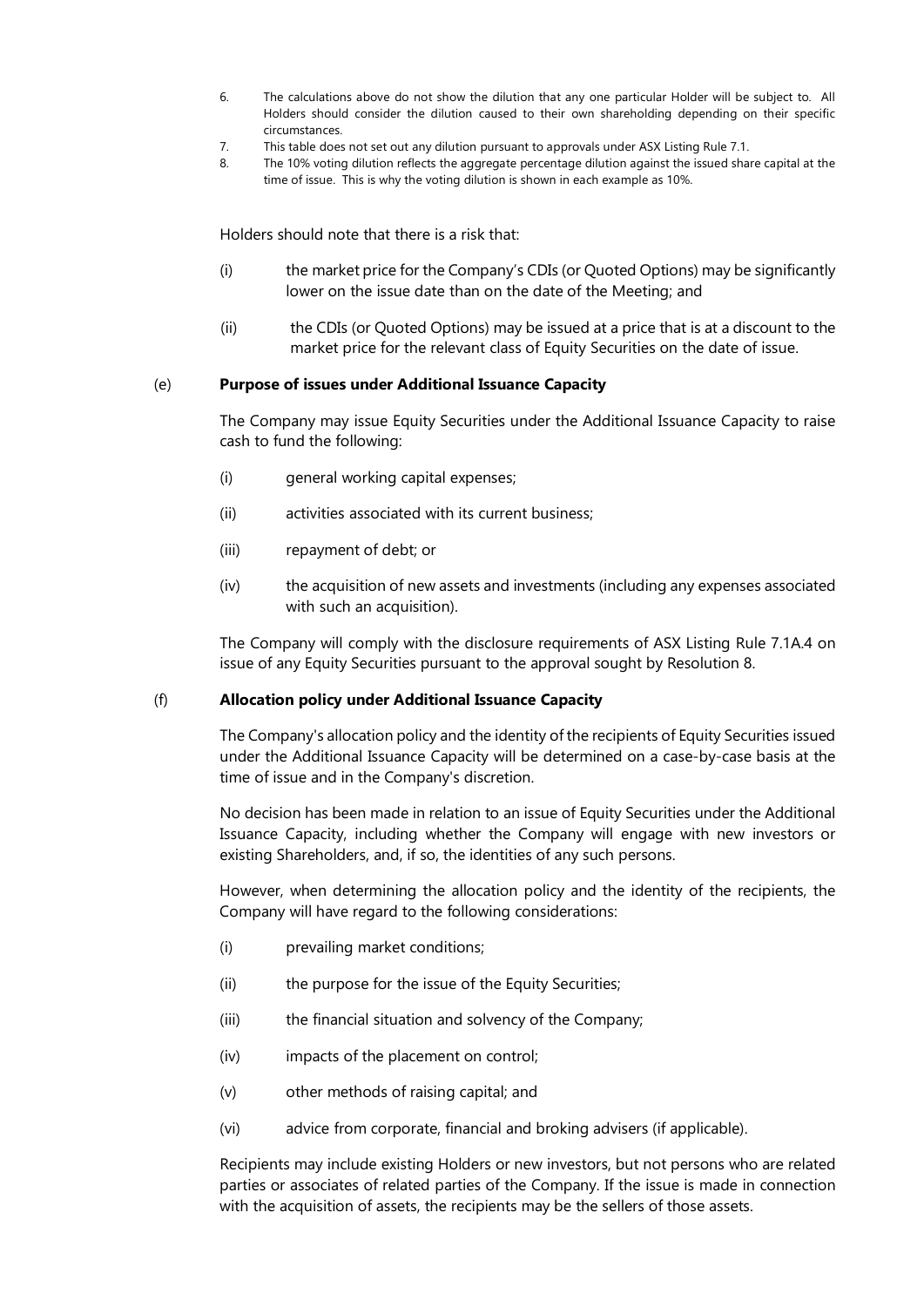### (g) **Previous issues under the Additional Issuance Capacity**

8.3 The Company has not issued any Equity Securities under a previous Additional Issuance Capacity in the 12 months prior to the date of the Meeting. **Voting exclusion statement**

At the time of dispatching this Notice, the Company is not proposing to make an issue of Equity Securities under the Additional Issuance Capacity. Accordingly, no voting exclusion statement is included in respect of Resolution 8 in the Notice.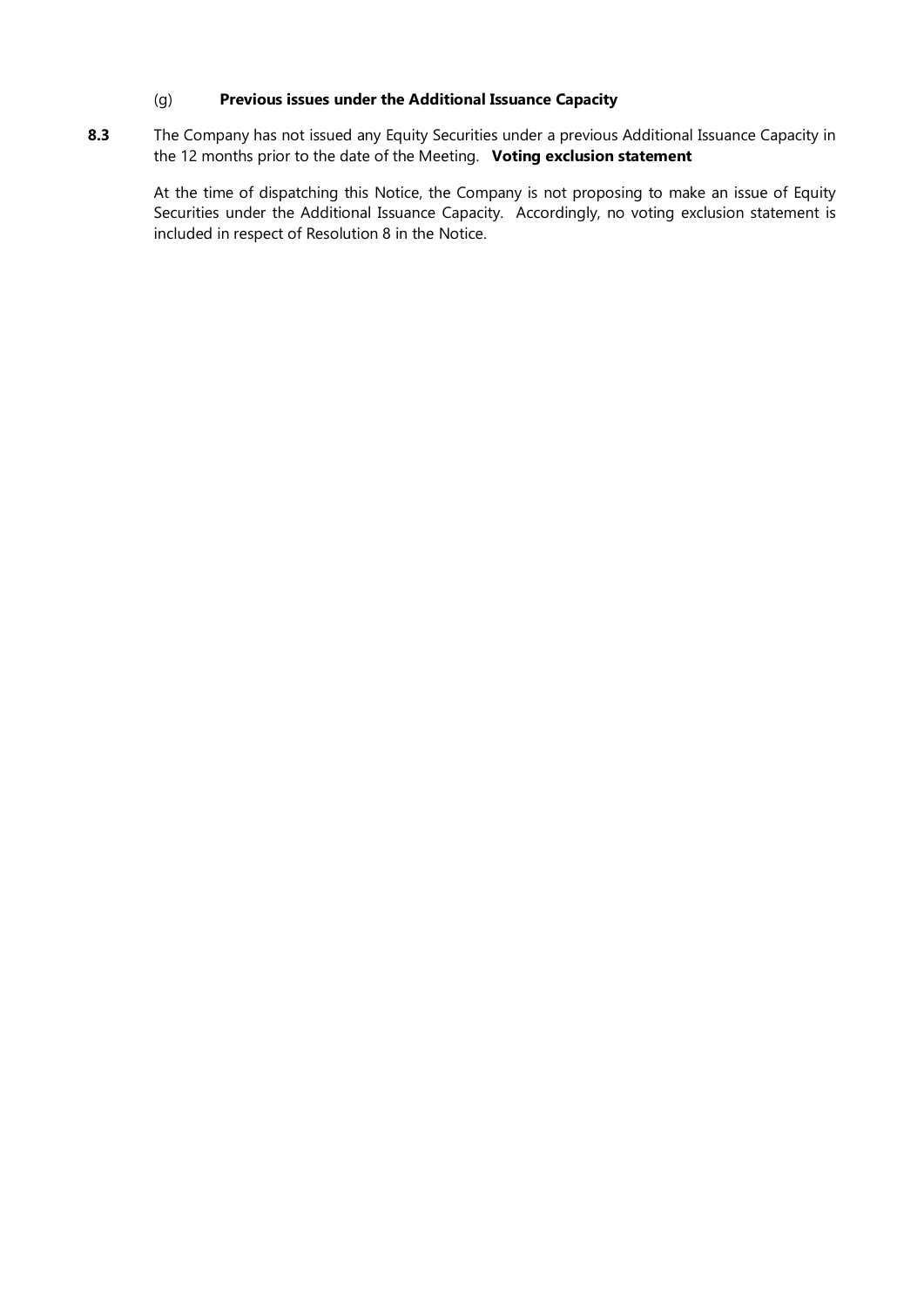### **Glossary**

**\$** means Australian dollars.

**£** or **GBP** means Great British pounds

**Additional Issuance Capacity** has the meaning given in Section 8.1.

**Annual General Meeting** or **Meeting** means the annual general meeting convened by the Notice.

**Article** means an article of the Articles of Association.

**Articles of Association** means the articles of association of the Company as at the date of the Meeting.

**ASX** means **ASX Limited** (ACN 008 624 691) or the financial market operated by ASX Limited, as the context requires.

**ASX Listing Rules** or **Listing Rules** means the Listing Rules of ASX.

**Board** means the current board of directors of the Company.

**Business Day** means Monday to Friday inclusive, except New Year's Day, Good Friday, Easter Monday, Christmas Day, Boxing Day, and any other day that ASX declares is not a business day.

**CDI** means CHESS Depository Interest, being a unit of beneficial ownership of a Share legally held by CHESS

**CDI Holder** means a holder of CDIs.

**CDI Voting Instruction Form** means the CDI voting instruction form for use in connection with the Annual General Meeting which accompanies this document.

**Chair** means the chair of the Meeting.

**CHESS** means CHESS Depositary Nominees Pty Ltd (ACN 071 346 506).

**Company** or **Doriemus** means Doriemus PLC (registered in England and Wales with registered number 03877125; registered in Australia as a foreign company with ARBN 619 213 437).

**Companies Act** means the Companies Act 2006 (UK), as amended.

**Corporations Act** means the Corporations Act 2001 (Cth).

**Directors** means the current directors of the Company.

**Equity Securities** includes a CDI, a Share, a right to a Share or Option, an Option, a convertible security and any security that ASX decides to classify as an Equity Security.

**Explanatory Statement** means the explanatory statement accompanying the Notice.

**Holder** means a Shareholder or CDI Holder

**Notice** or **Notice of Meeting** means this notice of annual general meeting including the Explanatory Statement and the Proxy Form.

**Optionholder** means a holder of an Option.

**Proxy Form** means the proxy form accompanying the Notice.

**Quoted Options** means the Options exercisable at \$0.10 each on or before 1 September 2026 quoted on ASX under the trading code "DORO" **Related Party** has the meaning given to that term in the ASX Listing Rules.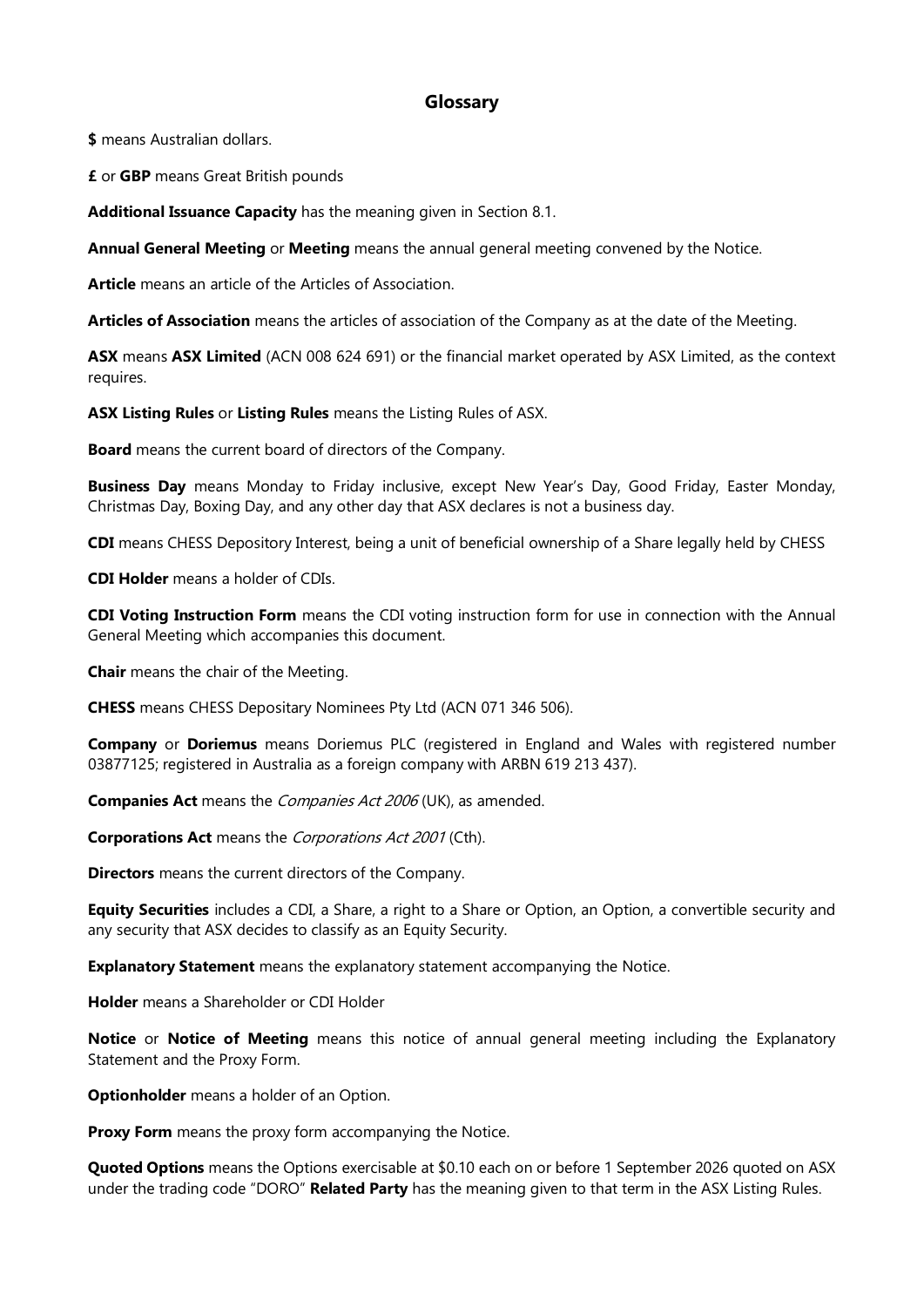**Resolutions** means the resolutions set out in the Notice, or any one of them, as the context requires.

**Schedule** means a schedule to this Notice.

**Section** means a section of the Explanatory Statement.

**Securities** means any Equity Securities of the Company (including Shares, CDIs and Options).

**Share** means a fully paid ordinary share in the capital of the Company.

**Shareholder** means a registered holder of a Share.

**Trading Day** has the same meaning as in the ASX Listing Rules

**Variable A** means "A" as set out in the formula in ASX Listing Rule 7.1A(2).

**Voting Instruction Form** means the CDI Voting Instruction Form

**VWAP** means volume weighted average price.

**WST** means **Western Standard Time** as observed in Perth, Western Australia.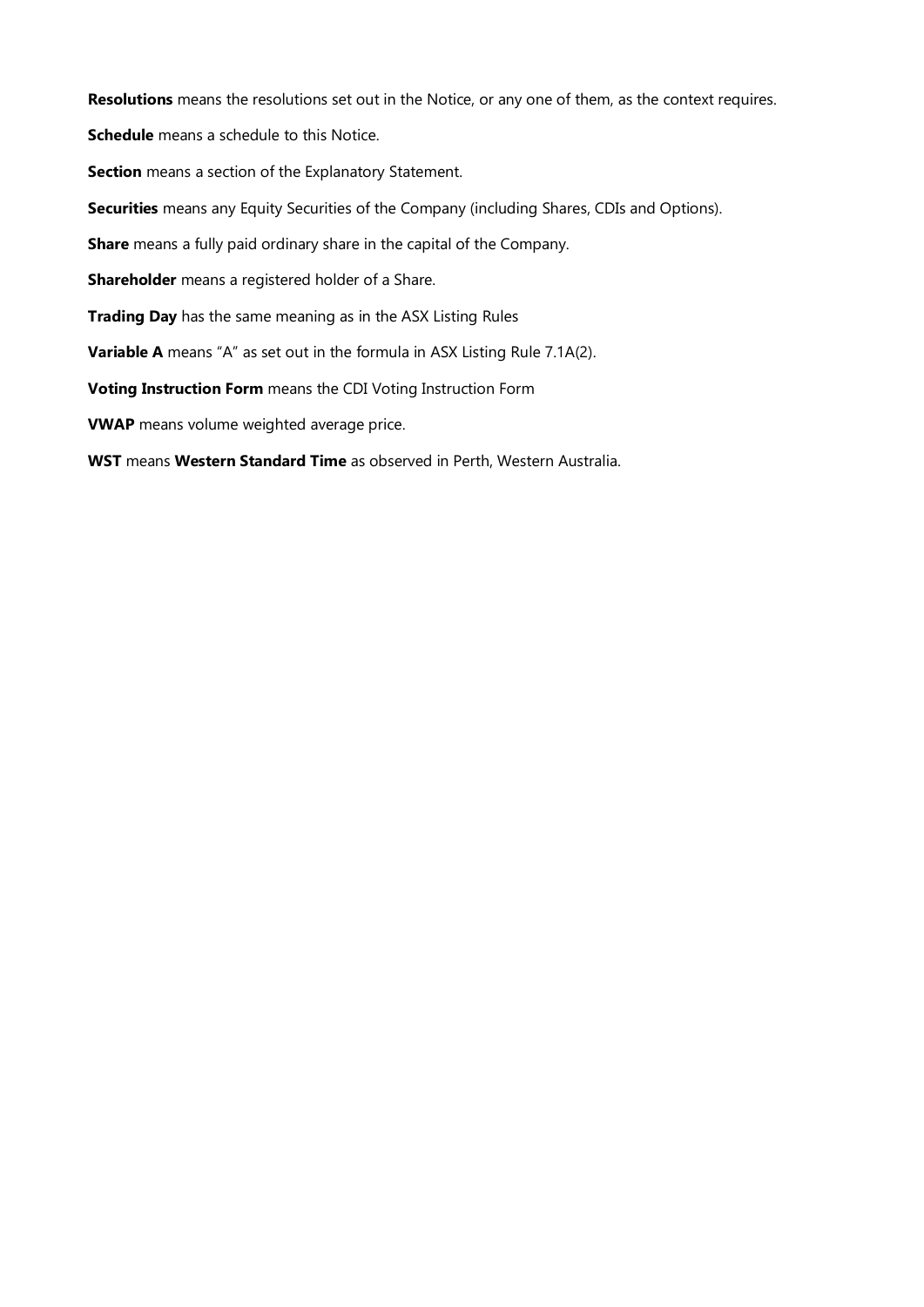## **Doriemus Plc**



**All Correspondence to:** Computershare Investor Services PLC The Pavilions, Bridgwater Road, Bristol, BS99 6ZY

MR A SAMPLE < DESIGNATION> SAMPLE STREET SAMPLE TOWN SAMPLE CITY SAMPLE COUNTY AA11 1AA

000001nooon:

## **Form of Proxy** - Annual General Meeting to be held on 30 June 2022

**To be effective, all proxy appointments must be lodged with the Company at: c/o Hill Dickinson, The Broadgate Tower, 20 Primrose Street, London, EC2A 2EW by 28 June 2022 at 11.00 am.**

#### **Explanatory Notes:**

\*000001010100T1\*

- **1.** Every holder has the right to appoint some other person(s) of their choice, who need not be a shareholder, as his proxy to exercise all or any of his rights, to attend, speak and vote on their behalf at the meeting. If you wish to appoint a person other than the Chairman, please insert the name of your chosen proxy holder in the space provided (see reverse). If the proxy is being appointed in relation to less than your full voting entitlement, please enter in the box next to the proxy holder's name (see reverse) the number of shares in relation to which they are authorised to act as your proxy. If returned without an indication as to how the proxy shall vote on any particular matter, the proxy will exercise his discretion as to whether, and if so how, he votes (or if this proxy form has been issued in respect of a designated account for a shareholder, the proxy will exercise his discretion as to whether, and if so how, he votes).
- **2.** To appoint more than one proxy, an additional proxy form(s) may be obtained by contacting the Registrar's helpline on 0370 702 0000 or you may photocopy this form. Please indicate in the box next to the proxy holder's name (see reverse) the number of shares in relation to which they are authorised to act as your proxy. Please also indicate by marking the box provided if the proxy instruction is one of multiple instructions being given. All forms must be signed and should be returned together in the same envelope.
- **3.** The 'Vote Withheld' option overleaf is provided to enable you to abstain on any particular resolution. However, it should be noted that a 'Vote Withheld' is not a vote in law and will not be counted in the calculation of the proportion of the votes 'For' and 'Against' a resolution.
- **4.** Pursuant to Regulation 41 of the Uncertificated Securities Regulations 2001, entitlement to attend and vote at the meeting and the number of votes which may be cast thereat will be determined by reference to the Register of Members of the Company at close of business on 28 June 2022. Changes to entries on the Register of Members after that time shall be disregarded in determining the rights of any person to attend and vote at the meeting.
- **5.** The above is how your address appears on the Register of Members. If this information is incorrect please ring the Registrar's helpline on 0370 702 0000 to request a change of address form or go to www.investorcentre.co.uk to use the online Investor Centre service.
- **6.** Any alterations made to this form should be initialled.
- **7.** The completion and return of this form will not preclude a member from attending the meeting and voting in person.

**Kindly Note:** This form is issued only to the addressee(s) and is specific to the unique designated account printed hereon. This personalised form is not transferable between different: (i) account holders; or (ii) uniquely designated accounts. The Company and Computershare Investor Services PLC accept no liability for any instruction that does not comply with these conditions.

#### **All Named Holders**

MR A SAMPLE < Designation> Additional Holder 1 Additional Holder 2 Additional Holder 3 Additional Holder 4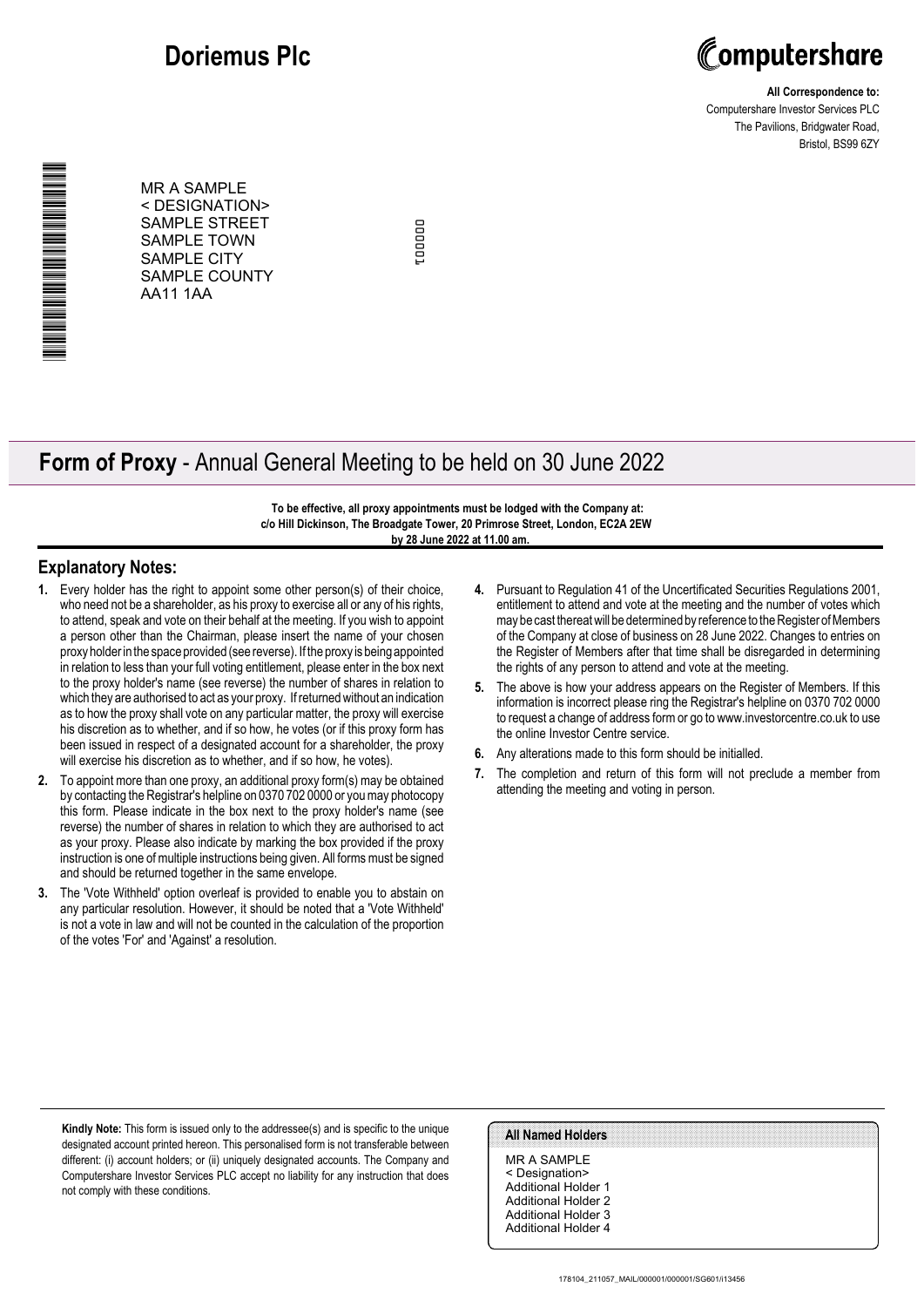## **Form of Proxy**

**Please complete this box only if you wish to appoint a third party proxy other than the Chairman. Please leave this box blank if you want to select the Chairman. Do not insert your own name(s).**



### C0000000000

| I/We hereby appoint the Chairman of the Meeting OR the person indicated in the box above as my/our proxy to attend, speak and vote in respect of my/our full voting entitlement* on my/our behalf at the Annual<br>General Meeting of Doriemus PLC to be held at Level 2, 35 Outram Street, West Perth WA 6005 on 30 June 2022 at 11.00 am, and at any adjourned meeting. The Chair intends to vote undirected proxies in<br>favour of all Resolutions in which the Chair is entitled to vote. Unless indicated otherwise by ticking the "for", "against" or "withheld" box you will be authorising the Chair's vote in accordance with the Chair's voting<br>intention. |                                                                                                                      |
|--------------------------------------------------------------------------------------------------------------------------------------------------------------------------------------------------------------------------------------------------------------------------------------------------------------------------------------------------------------------------------------------------------------------------------------------------------------------------------------------------------------------------------------------------------------------------------------------------------------------------------------------------------------------------|----------------------------------------------------------------------------------------------------------------------|
| * For the appointment of more than one proxy, please refer to Explanatory Note 2 (see front).                                                                                                                                                                                                                                                                                                                                                                                                                                                                                                                                                                            |                                                                                                                      |
| Please mark here to indicate that this proxy appointment is one of multiple appointments being made.                                                                                                                                                                                                                                                                                                                                                                                                                                                                                                                                                                     | $\overline{\mathbf{x}}$<br>Please use a <b>black</b> pen. Mark with an X<br>inside the box as shown in this example. |

\*

| Please use a black pen. Mark with an X   |
|------------------------------------------|
| inside the box as shown in this example. |

| <b>Ordinary Resolution</b>                                                                                                                                           | For |  | Vote<br>Against Withheld |
|----------------------------------------------------------------------------------------------------------------------------------------------------------------------|-----|--|--------------------------|
| 1. To receive and consider the report of the directors and the financial statements for the period ended 31 December 2021 and<br>the report of the auditors thereon. |     |  |                          |
|                                                                                                                                                                      |     |  |                          |
| 2. That approval is given for the Company to adopt the New Articles with effect from the conclusion of the Meeting.                                                  |     |  |                          |
|                                                                                                                                                                      |     |  |                          |
| 3. To re-appoint, as a director of the Company, Donald Strang.                                                                                                       |     |  |                          |
| 4. To appoint, as a director of the Company, Mark Freeman.                                                                                                           |     |  |                          |
| Special Resolution <b>Constitution Constitution Constitution Constitution Constitution</b>                                                                           |     |  |                          |
| 5. To re-appoint Elderton Audit UK as auditor of the Company.                                                                                                        |     |  |                          |
|                                                                                                                                                                      |     |  |                          |
| 6. That the directors be authorised to exercise all powers of the Company to allot equity securities up to the maximum<br>aggregate nominal amount of £500,000.      |     |  |                          |
|                                                                                                                                                                      |     |  |                          |
| 7. That the Directors be generally empowered to allot equity securities for cash.                                                                                    |     |  |                          |
|                                                                                                                                                                      |     |  |                          |
| 8. That approval is given for the Company to issue Equity Securities totalling up to 10% of the issued capital of the Company.                                       |     |  |                          |

I/We instruct my/our proxy as indicated on this form. Unless otherwise instructed the proxy may vote as he or she sees fit or abstain in relation to any business of the meeting.

| Signature | <b>Date</b>                                       |
|-----------|---------------------------------------------------|
|           | $-0.0005$<br>š<br>3<br>meritti<br><b>Standard</b> |

DD / MM /

In the case of a corporation, this proxy must be given under its common seal or be signed on its behalf by an attorney or officer duly authorised, stating their capacity (e.g. director, secretary).

H 7 3 3 0 2 D M U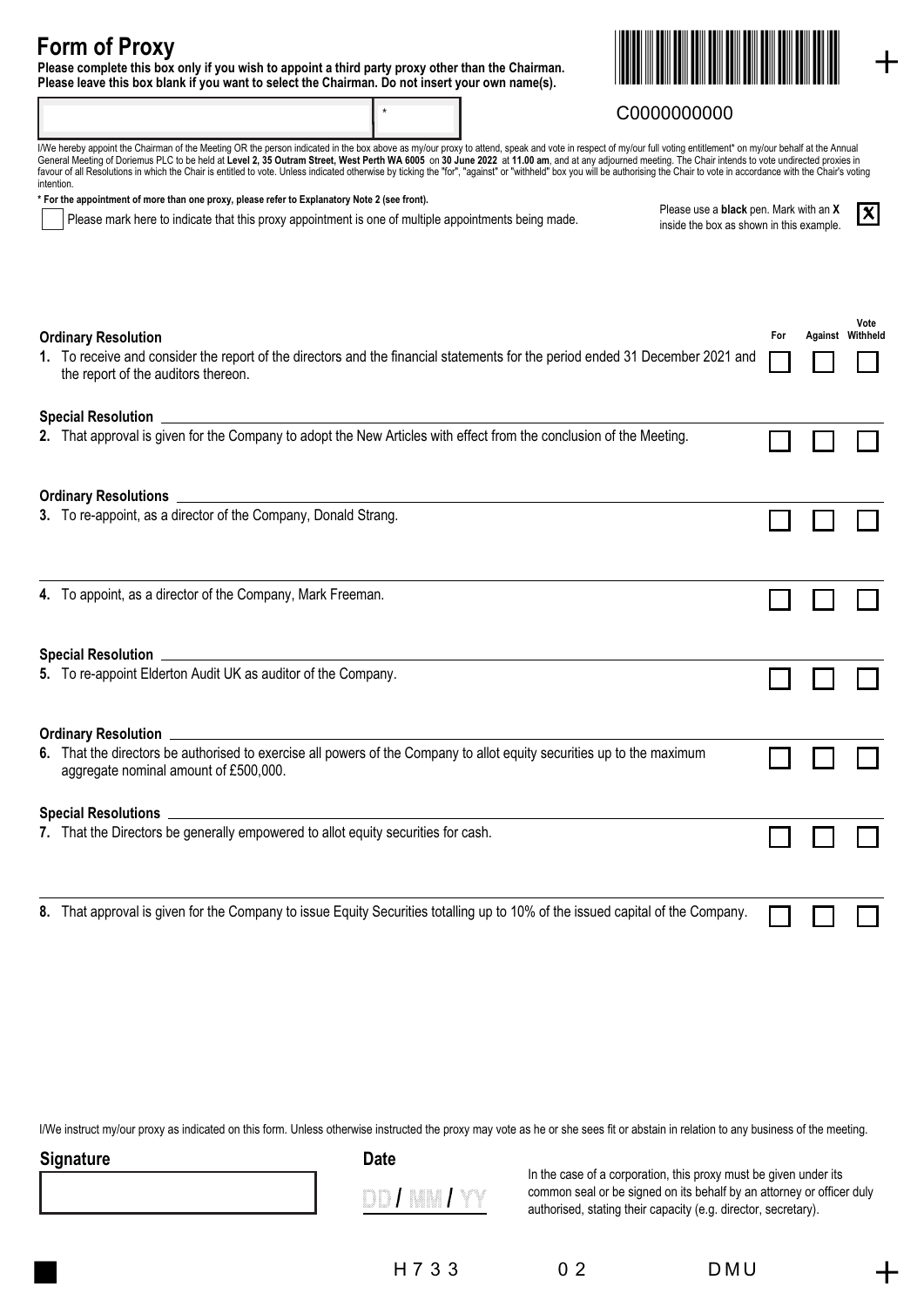

## **Need assistance?**

**Phone:**

**Online:**

1300 850 505 (within Australia) +61 3 9415 4000 (outside Australia)

www.investorcentre.com/contact

**DOR** MR SAM SAMPLE FLAT 123 123 SAMPLE STREET THE SAMPLE HILL SAMPLE ESTATE SAMPLEVILLE VIC 3030

\* S0000112<br>S0000112<br>S0000112

**THE REAL PROPERTY AND RELEASE** 



### **YOUR VOTE IS IMPORTANT**

For your vote to be effective it must be received by **11:00am (AWST) on Monday, 27 June 2022.**

## **CDI Voting Instruction Form**

### **How to Vote on Items of Business**

Each CHESS Depositary Interest (CDI) is equivalent to one share of Company Common Stock, so that every 1 (one) CDI registered in your name at 11:00am (AWST) on 27 June 2022 entitles you to one vote.

You can vote by completing, signing and returning your CDI Voting Instruction Form. This form gives your voting instructions to CHESS Depositary Nominees Pty Ltd, which will vote the underlying shares on your behalf. You need to return the form no later than the time and date shown above to give CHESS Depositary Nominees Pty Ltd enough time to tabulate all CHESS Depositary Interest votes and to vote on the underlying shares.

#### **SIGNING INSTRUCTIONS FOR POSTAL FORMS**

**Individual:** Where the holding is in one name, the securityholder must sign.

**Joint Holding:** Where the holding is in more than one name, all of the securityholders should sign.

Power of Attorney: If you have not already lodged the Power of Attorney with the Australian registry, please attach a certified photocopy of the Power of Attorney to this form when you return it.

**Companies:** Only duly authorised officer/s can sign on behalf of a company. Please sign in the boxes provided, which state the office held by the signatory, ie Sole Director, Sole Company Secretary or Director and Company Secretary. Delete titles as applicable.

### **Lodge your Form:**

**XX**

#### **Online:**

#### Lodge your vote online at

www.investorvote.com.au using your secure access information or use your mobile device to scan the personalised QR code.

Your secure access information is



**SRN/HIN: I9999999999 Control Number: 999999 PIN: 99999**

For Intermediary Online subscribers (custodians) go to www.intermediaryonline.com

**By Mail:**

Computershare Investor Services Pty Limited GPO Box 242 Melbourne VIC 3001 Australia

**By Fax:**

1800 783 447 within Australia or +61 3 9473 2555 outside Australia



**PLEASE NOTE:** For security reasons it is important that you keep your SRN/HIN confidential.

You may elect to receive meeting-related documents, or request a particular one, in electronic or physical form and may elect not to receive annual reports. To do so, contact Computershare.